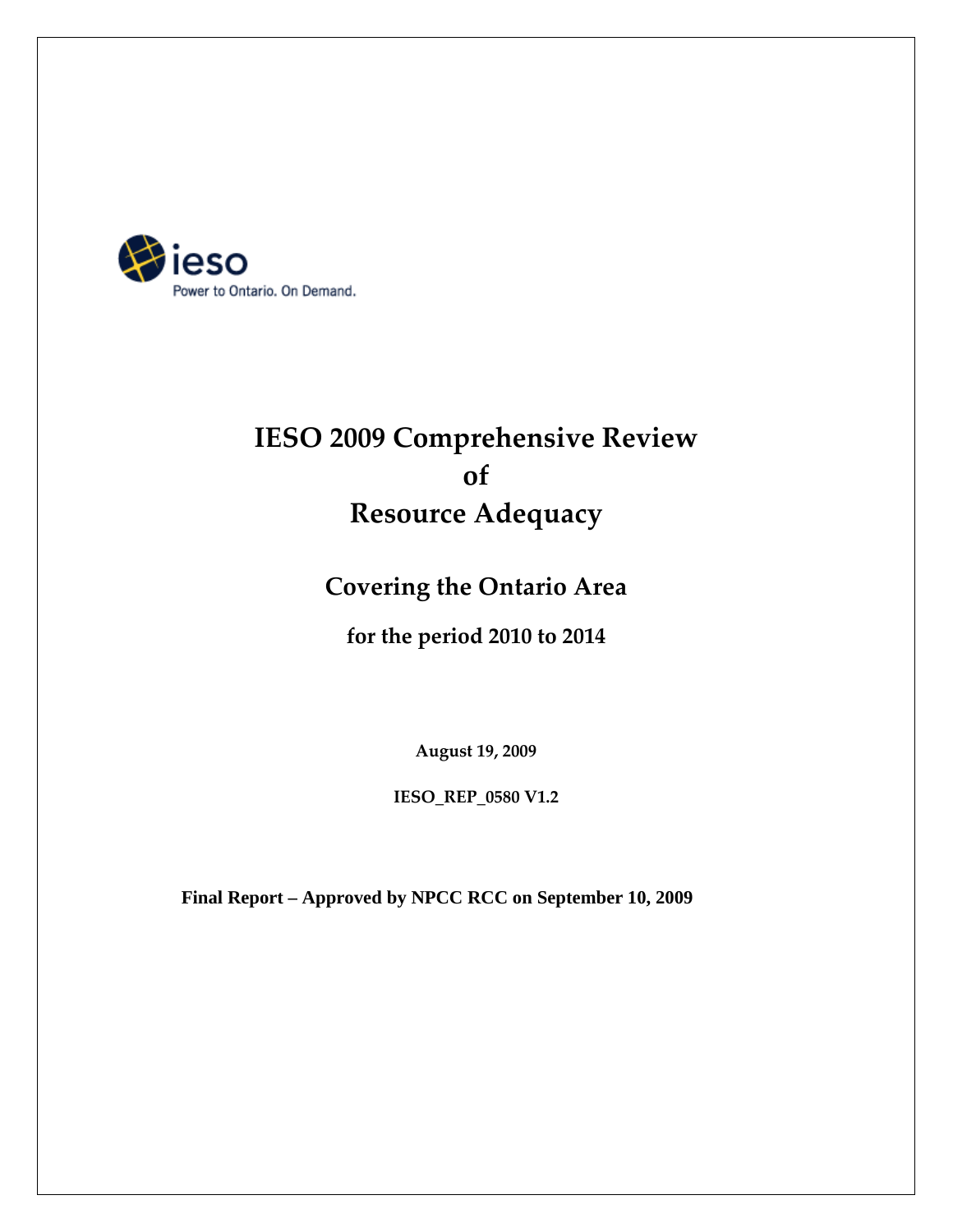This page intentionally left blank.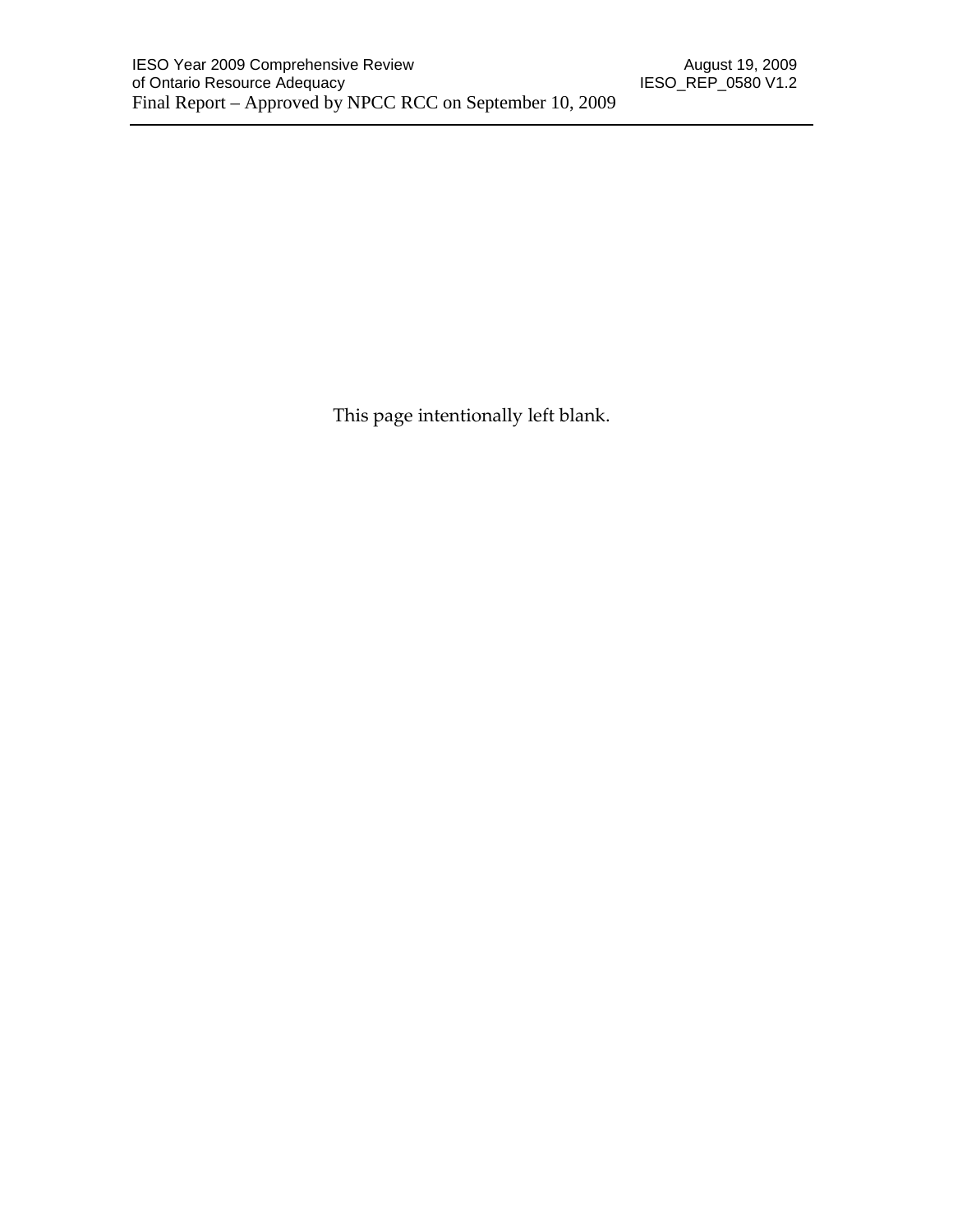#### **1 EXECUTIVE SUMMARY**

#### **1.1 Major Findings**

The Independent Electricity System Operator (IESO) submits this assessment of resource adequacy for the Ontario Area to comply with the Reliability Assessment Program established by the Northeast Power Coordinating Council (NPCC). This 2009 Comprehensive Review of Resource Adequacy covers the study period from 2010 through 2014, and supersedes the review conducted in 2006. The guidelines for the review are specified in the NPCC Document B-8 entitled, "*Guidelines for Area Review of Resource Adequacy"* (NPCC Open Process Review: September 1, 2008).

The IESO determined Ontario's level of reliability using the Multi-Area Reliability Simulation (MARS) program.

Since the last comprehensive review in 2006, about 4,440 MW of incremental generation capacity has been added in Ontario, and 50 MW of capacity has been retired. Capacity additions include about 3,340 MW of additional gas-fired capacity and about 880 MW of additional wind capacity. In addition, future generating resource capacity additions of 4,180 MW are under construction or planned to come into service during the study period 2010 to 2014.

In order to ensure system reliability in Ontario while supporting the coal replacement strategy, the Government of Ontario directed the Ontario Power Authority (OPA) to work with the IESO to develop an off-coal plan and to procure additional power in Ontario to address various reliability needs. It is assumed that declining amounts of coalfired generation will be available during the study timeframe of 2010 to 2014 subject to the annual CO2 emission limits set by the government. Under current legislation, there will be no generation from coal in 2015 and onward.

This Comprehensive Review identifies changes in assumptions from the 2006 Comprehensive Review, including changes to facilities and system conditions, generation resources availability, load forecast, electricity sector regulations, and the impact of these changes on the overall reliability of the Ontario electricity system.

This 2009 Comprehensive Review indicates that Ontario will be able to meet the NPCC resource adequacy criterion that requires an LOLE value of less than 0.1 days/year for all years from 2010 to 2014. New generation that is expected to come into service together with the general decline in forecast demand will ensure the reliability of the Ontario power system as the coal units are removed from service.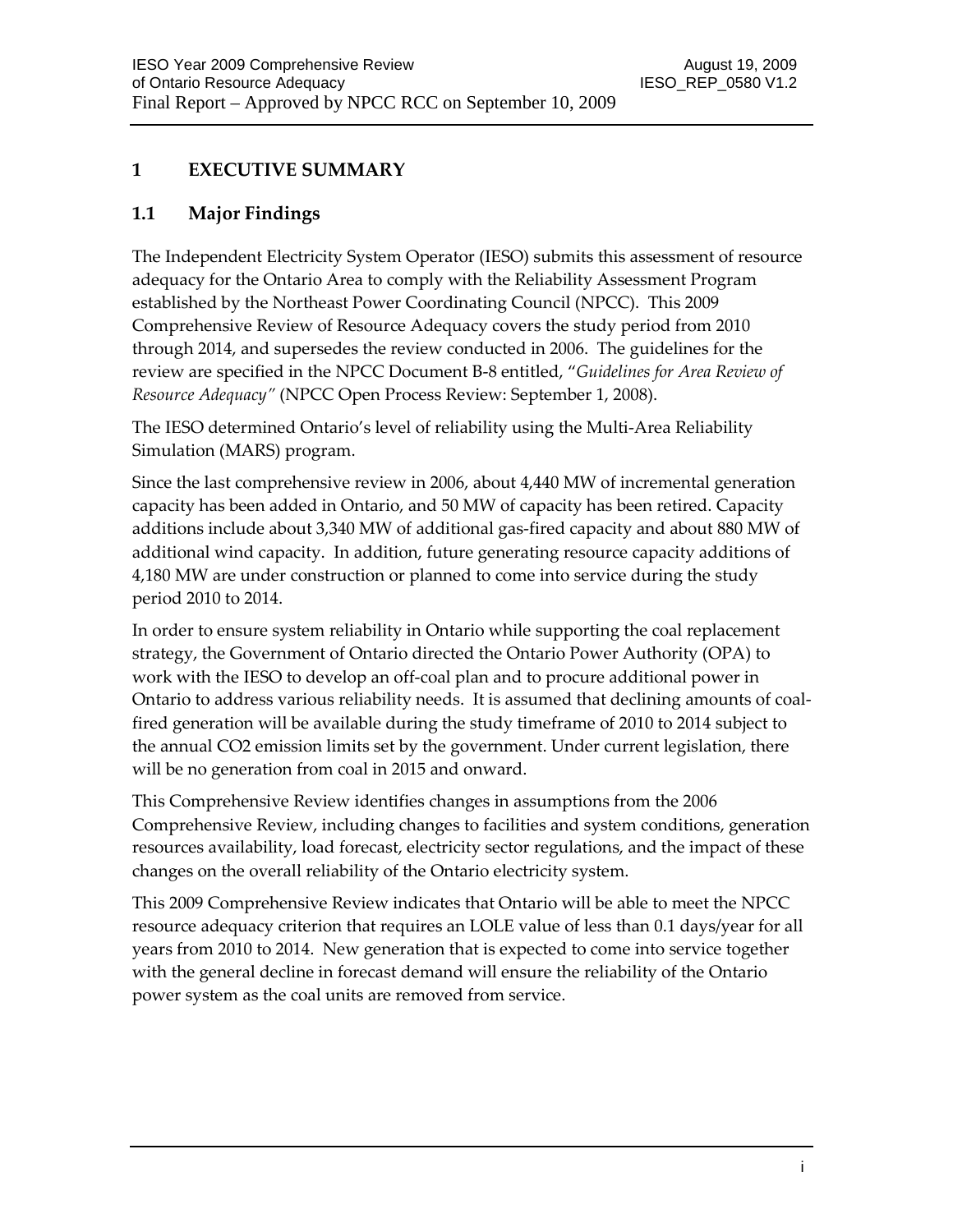## **1.2 Major Assumptions and Results**

This review covers the period from 2010 to 2014 inclusive. Major assumptions are summarized in Table 1.1 below:

| Assumption                             | Description                                                                        |
|----------------------------------------|------------------------------------------------------------------------------------|
| <b>Adequacy Criterion</b>              | NPCC Loss Of Load Expectation (LOLE) requirement of not<br>more than 0.1 days/year |
| Reliability Model                      | GE's MARS program                                                                  |
| Load Model                             | 8,760 hourly loads with forecast uncertainty factors                               |
| <b>Energy Demand Growth Rate</b>       | Median Demand Growth: about -0.7% per annum                                        |
|                                        | High Demand Growth: about 1.0 % per annum                                          |
| <b>Generating Capacity Additions</b>   | 4,180 MW by the end of 2014                                                        |
| <b>Generating Capacity Retirements</b> | Coal retirements (cumulative total MW at time of annual                            |
|                                        | peak):                                                                             |
|                                        | 2010: 0 MW                                                                         |
|                                        | 2011: 1,676MW                                                                      |
|                                        | 2012: 3,294 MW                                                                     |
|                                        | 2013: 3,294 MW                                                                     |
|                                        | 2014: 3,294 MW                                                                     |
| Internal and Interconnection           | Based on IESO normal system operating security limits                              |
| <b>Transmission Constraints</b>        |                                                                                    |
| <b>Tie Benefits</b>                    | Tie Capability = 5,250 MW                                                          |
|                                        | For all study years, 0 MW of interconnection assistance was                        |
|                                        | required to meet the LOLE criterion                                                |
| <b>Emergency Operating Procedures</b>  | Initial runs had no EOPs modeled                                                   |
|                                        | Additional runs were modeled with EOPs for calendar years                          |
|                                        | when LOLE of 0.1 days/year could not be attained without<br><b>EOPs</b>            |
| Unit Availability                      | Planned outages modeled: 2010 outages are based on                                 |
|                                        | outage submissions from market participants. 2011 to                               |
|                                        | 2014 outages are based on forecast Planned Outage Factor                           |
|                                        | (POF) from market participants and/or the Generic                                  |
|                                        | Outage Plan derived from historic outage patterns of                               |
|                                        | existing units.                                                                    |
|                                        | Forced outages modeled: Based on Equivalent Forced                                 |
|                                        | Outage Rate (EFOR) derived from five-year history of                               |
|                                        | actual forced outages. Units with insufficient historical                          |
|                                        | data are based on forecast EFOR from market                                        |
|                                        | participants.                                                                      |
| Conservation and Demand                | Conservation: Up to 3,288 MW by 2014                                               |
| Management (CDM)                       | Demand Management: Up to 1,703 MW by 2014                                          |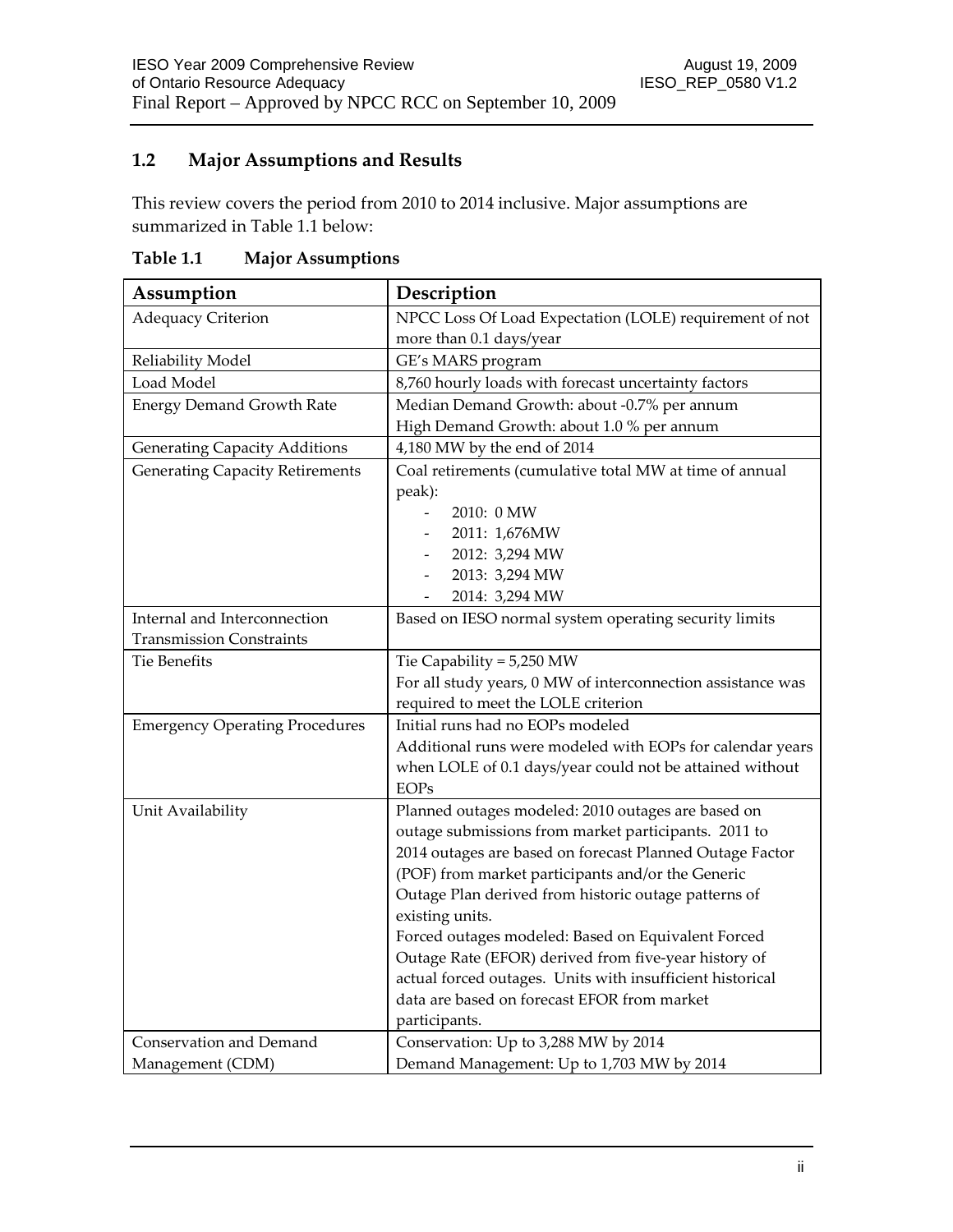There were four different sets of study conditions that the IESO prepared for modeling in MARS. In the first set of MARS runs, the calculations were performed with the assumptions listed above, without the use of any emergency operating procedures (EOPs), and with a more conservative level of available resources. These resources include all existing units and projects under contract, as well as units procured for contracts by the OPA as directed by the Ministry of Energy and Infrastructure. If the LOLE criterion could not be met under the first study set, the second set of MARS runs were performed with the assumptions listed above, with the use of EOPs. For instances where the resultant annual LOLE again exceeded criterion, a third MARS study was prepared, with EOPs modeled, and with all planned resources assumed to be available. These planned resources included conceptual projects without any OPA contracts and which might not have been be at the stage of Request for Proposal (RFP). Finally, for cases where the LOLE still exceeded criterion, a fourth MARS run was prepared with additional capacity modeled as interconnection assistance. The intent of this run was to find that amount of additional resources above the assumed resource levels that would be required to have Ontario meet the LOLE criterion. MARS results for the median and high demand growth scenarios are presented in Table 1.2. Only the first two study sets, described above, were required to achieve an LOLE of 0.1 days/year or less.

The initial set of runs under the **median demand growth** forecast shows that Ontario would meet the LOLE criterion for all years of the study period. For all calendar years, only the first set of MARS runs was required to achieve the LOLE criterion of 0.1 days/year. This was achieved without utilizing any EOPs, without any additional planned resources and without any interconnection assistance.

Under the **high demand growth** forecast assumption, Ontario would meet the LOLE criterion for all years of the study period. Only the first and second sets of MARS runs were required to achieve the LOLE criterion of 0.1 days/year. For the calendar year 2011, this was achieved without implementing any EOPs. For the calendar years 2010 and 2012 to 2014, the LOLE criterion was achieved after utilizing the EOPs. For all calendar years, additional planned resources and interconnection assistance were not required to meet the LOLE criterion.

|                 |             | <b>Additional</b><br><b>Resources</b> | LOLE [days/year] |                          |       |       |       |
|-----------------|-------------|---------------------------------------|------------------|--------------------------|-------|-------|-------|
| <b>Scenario</b> | <b>EOPs</b> | (MW)                                  | 2010             | 2011                     | 2012  | 2013  | 2014  |
| Median          | no          |                                       | 0.092            | 0.001                    | 0.001 | 0.000 | 0.000 |
| High            | no          |                                       | 0.145            | 0.025                    | 0.108 | 1.621 | 1.563 |
| high            | ves         |                                       | 0.001            | $\overline{\phantom{a}}$ | 0.001 | 0.001 | 0.002 |

| Table 1.2 | Annual LOLE Values, Median and High Demand Forecast |
|-----------|-----------------------------------------------------|
|-----------|-----------------------------------------------------|

**- End of Section -**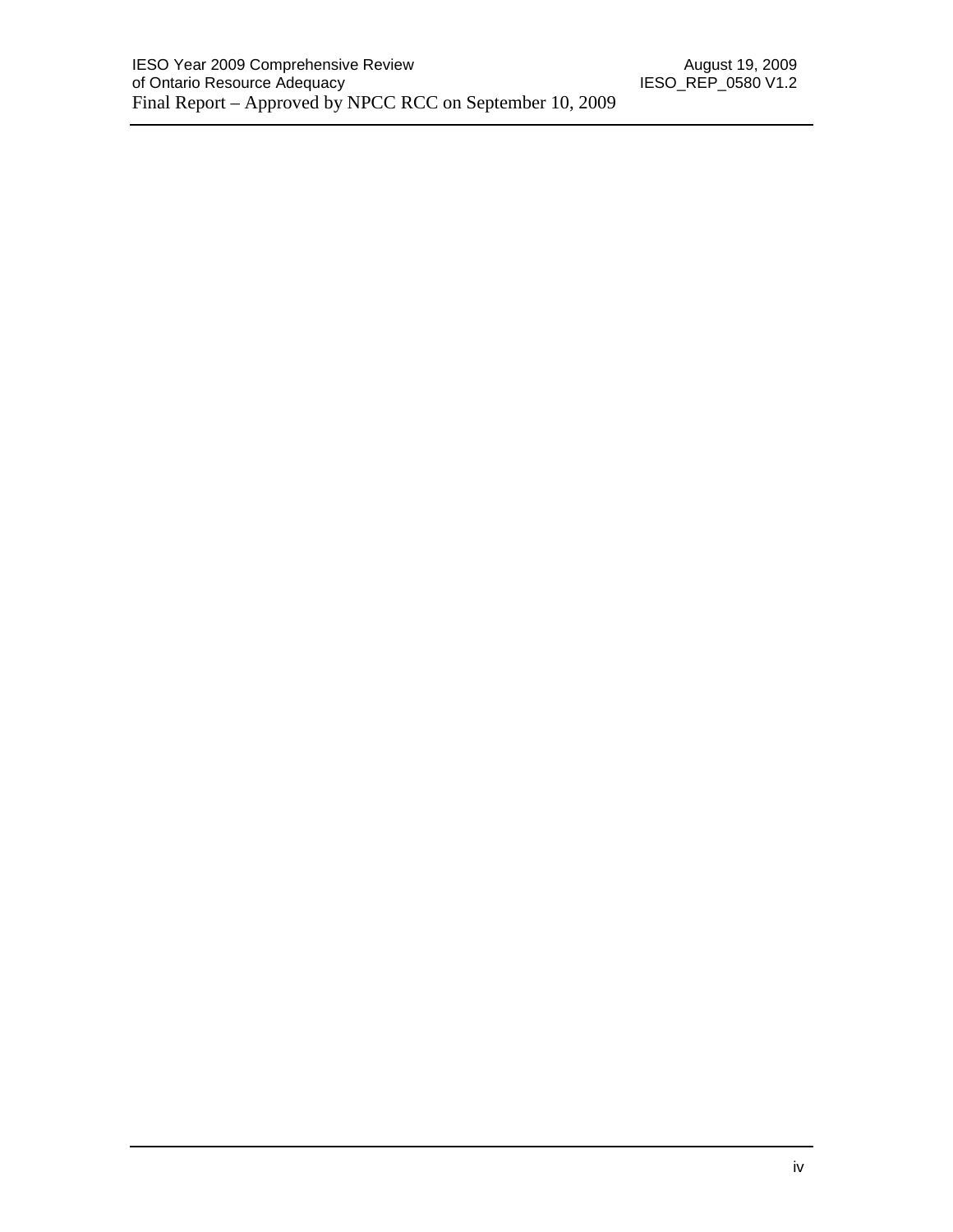## **2 TABLE OF CONTENTS**

| 1.1<br>1.2<br>$\overline{2}$<br>2.1<br>2.2<br>3<br>3.1<br>3.2<br>3.2.1<br>3.2.2<br>3.2.3<br>4<br>4.1<br>4.2<br>4.3<br>4.4<br>4.5<br>5<br>5.1<br>5.1.1<br>5.2<br>5.2.1<br>CONTINGENCY MECHANISMS FOR MANAGING DEMAND AND RESOURCE<br>5.3<br>IMPACTS OF MAJOR PROPOSED CHANGES TO MARKET RULES ON AREA RELIABILITY 10<br>5.4<br>6<br>RELIABILITY IMPACTS OF CAPACITY MIX, DEMAND RESOURCE RESPONSE, AND<br>6.1<br>AVAILABLE MECHANISMS TO MITIGATE RELIABILITY IMPACTS OF CAPACITY MIX,<br>6.2<br>DEMAND RESOURCE RESPONSE, TRANSPORTATION AND/OR ENVIRONMENTAL<br>RELIABILITY IMPACTS RELATED TO COMPLIANCE WITH PROVINCIAL REQUIREMENTS 14<br>6.3<br>1.1 | 1 |  |
|----------------------------------------------------------------------------------------------------------------------------------------------------------------------------------------------------------------------------------------------------------------------------------------------------------------------------------------------------------------------------------------------------------------------------------------------------------------------------------------------------------------------------------------------------------------------------------------------------------------------------------------------------------|---|--|
|                                                                                                                                                                                                                                                                                                                                                                                                                                                                                                                                                                                                                                                          |   |  |
|                                                                                                                                                                                                                                                                                                                                                                                                                                                                                                                                                                                                                                                          |   |  |
|                                                                                                                                                                                                                                                                                                                                                                                                                                                                                                                                                                                                                                                          |   |  |
|                                                                                                                                                                                                                                                                                                                                                                                                                                                                                                                                                                                                                                                          |   |  |
|                                                                                                                                                                                                                                                                                                                                                                                                                                                                                                                                                                                                                                                          |   |  |
|                                                                                                                                                                                                                                                                                                                                                                                                                                                                                                                                                                                                                                                          |   |  |
|                                                                                                                                                                                                                                                                                                                                                                                                                                                                                                                                                                                                                                                          |   |  |
|                                                                                                                                                                                                                                                                                                                                                                                                                                                                                                                                                                                                                                                          |   |  |
|                                                                                                                                                                                                                                                                                                                                                                                                                                                                                                                                                                                                                                                          |   |  |
|                                                                                                                                                                                                                                                                                                                                                                                                                                                                                                                                                                                                                                                          |   |  |
|                                                                                                                                                                                                                                                                                                                                                                                                                                                                                                                                                                                                                                                          |   |  |
|                                                                                                                                                                                                                                                                                                                                                                                                                                                                                                                                                                                                                                                          |   |  |
|                                                                                                                                                                                                                                                                                                                                                                                                                                                                                                                                                                                                                                                          |   |  |
|                                                                                                                                                                                                                                                                                                                                                                                                                                                                                                                                                                                                                                                          |   |  |
|                                                                                                                                                                                                                                                                                                                                                                                                                                                                                                                                                                                                                                                          |   |  |
|                                                                                                                                                                                                                                                                                                                                                                                                                                                                                                                                                                                                                                                          |   |  |
|                                                                                                                                                                                                                                                                                                                                                                                                                                                                                                                                                                                                                                                          |   |  |
|                                                                                                                                                                                                                                                                                                                                                                                                                                                                                                                                                                                                                                                          |   |  |
|                                                                                                                                                                                                                                                                                                                                                                                                                                                                                                                                                                                                                                                          |   |  |
|                                                                                                                                                                                                                                                                                                                                                                                                                                                                                                                                                                                                                                                          |   |  |
|                                                                                                                                                                                                                                                                                                                                                                                                                                                                                                                                                                                                                                                          |   |  |
|                                                                                                                                                                                                                                                                                                                                                                                                                                                                                                                                                                                                                                                          |   |  |
|                                                                                                                                                                                                                                                                                                                                                                                                                                                                                                                                                                                                                                                          |   |  |
|                                                                                                                                                                                                                                                                                                                                                                                                                                                                                                                                                                                                                                                          |   |  |
|                                                                                                                                                                                                                                                                                                                                                                                                                                                                                                                                                                                                                                                          |   |  |
|                                                                                                                                                                                                                                                                                                                                                                                                                                                                                                                                                                                                                                                          |   |  |
|                                                                                                                                                                                                                                                                                                                                                                                                                                                                                                                                                                                                                                                          |   |  |
|                                                                                                                                                                                                                                                                                                                                                                                                                                                                                                                                                                                                                                                          |   |  |
|                                                                                                                                                                                                                                                                                                                                                                                                                                                                                                                                                                                                                                                          |   |  |
|                                                                                                                                                                                                                                                                                                                                                                                                                                                                                                                                                                                                                                                          |   |  |
|                                                                                                                                                                                                                                                                                                                                                                                                                                                                                                                                                                                                                                                          |   |  |
|                                                                                                                                                                                                                                                                                                                                                                                                                                                                                                                                                                                                                                                          |   |  |
|                                                                                                                                                                                                                                                                                                                                                                                                                                                                                                                                                                                                                                                          |   |  |
|                                                                                                                                                                                                                                                                                                                                                                                                                                                                                                                                                                                                                                                          |   |  |
|                                                                                                                                                                                                                                                                                                                                                                                                                                                                                                                                                                                                                                                          |   |  |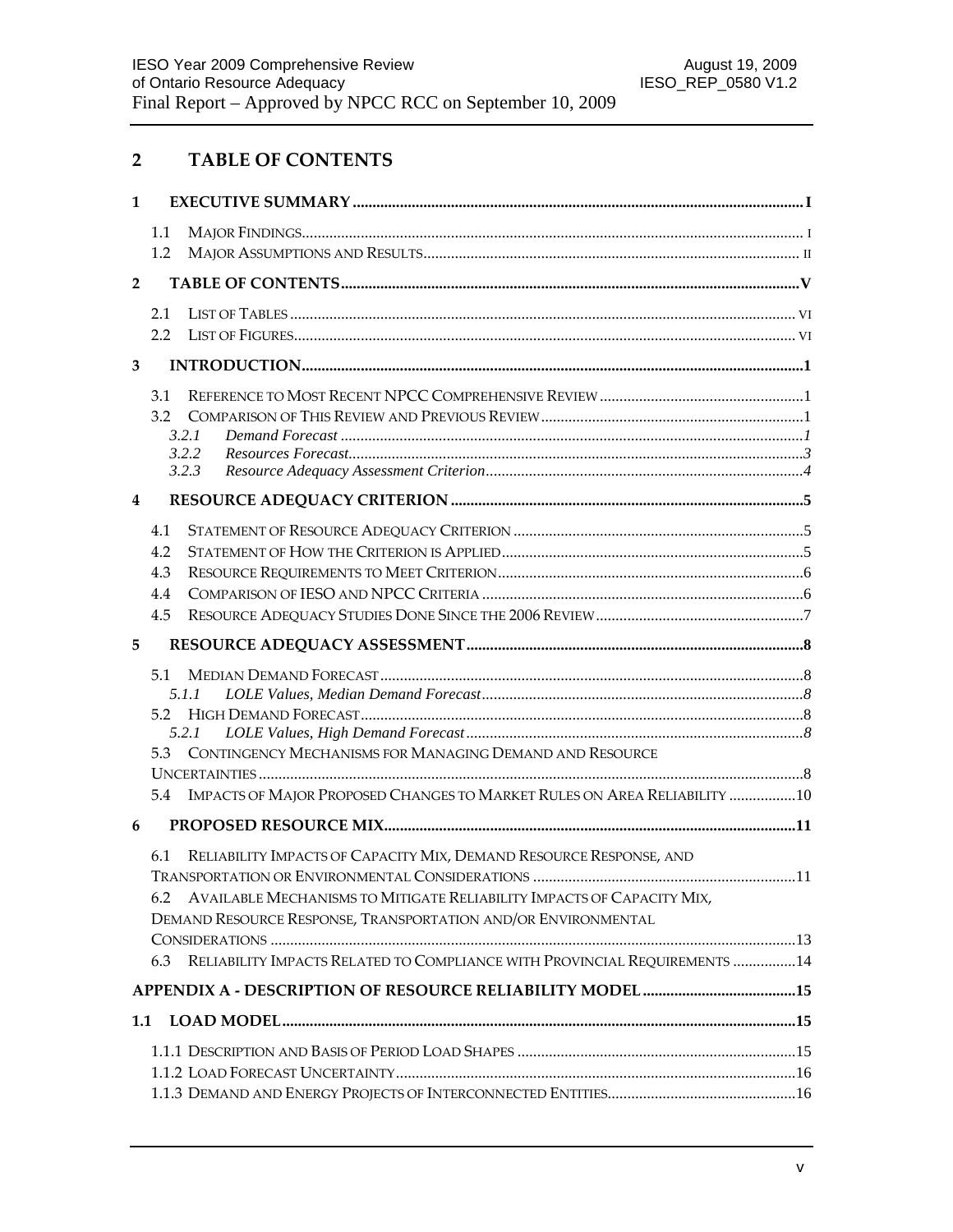| 1.2 |                                                              |  |
|-----|--------------------------------------------------------------|--|
|     |                                                              |  |
|     | 1.2.1.1                                                      |  |
|     | 1.2.1.2                                                      |  |
|     |                                                              |  |
|     | 1.2.2.1                                                      |  |
|     | 1.2.2.2                                                      |  |
|     | 1.2.2.3                                                      |  |
|     | 1.2.2.4                                                      |  |
|     |                                                              |  |
|     |                                                              |  |
|     |                                                              |  |
| 1.3 |                                                              |  |
| 1.4 |                                                              |  |
| 1.5 |                                                              |  |
|     | <b>MODELING OF DEMAND SIDE RESOURCES AND DEMAND RESPONSE</b> |  |
| 1.6 |                                                              |  |
| 1.7 |                                                              |  |
|     |                                                              |  |
|     |                                                              |  |

#### **2.1 List of Tables**

| TABLE <sub>1.1</sub> |                                                             |  |
|----------------------|-------------------------------------------------------------|--|
| TABLE <sub>1.2</sub> |                                                             |  |
| TABLE 3.1            | COMPARISON OF DEMAND FORECASTS: NORMAL WEATHER WINTER PEAK2 |  |
| TABLE 3.2            |                                                             |  |
| TABLE 3.3            |                                                             |  |
| TABLE 4.1            |                                                             |  |
| TABLE 5.1            |                                                             |  |
| TABLE 6.1            |                                                             |  |
| TABLE <sub>6.2</sub> |                                                             |  |
| TABLE A.1            |                                                             |  |
| TABLE A.2            |                                                             |  |
| TABLE A.3            |                                                             |  |
| TABLE A.4            |                                                             |  |
| TABLE A.5            |                                                             |  |
| TABLE A.6            |                                                             |  |
|                      |                                                             |  |

# **2.2 List of Figures**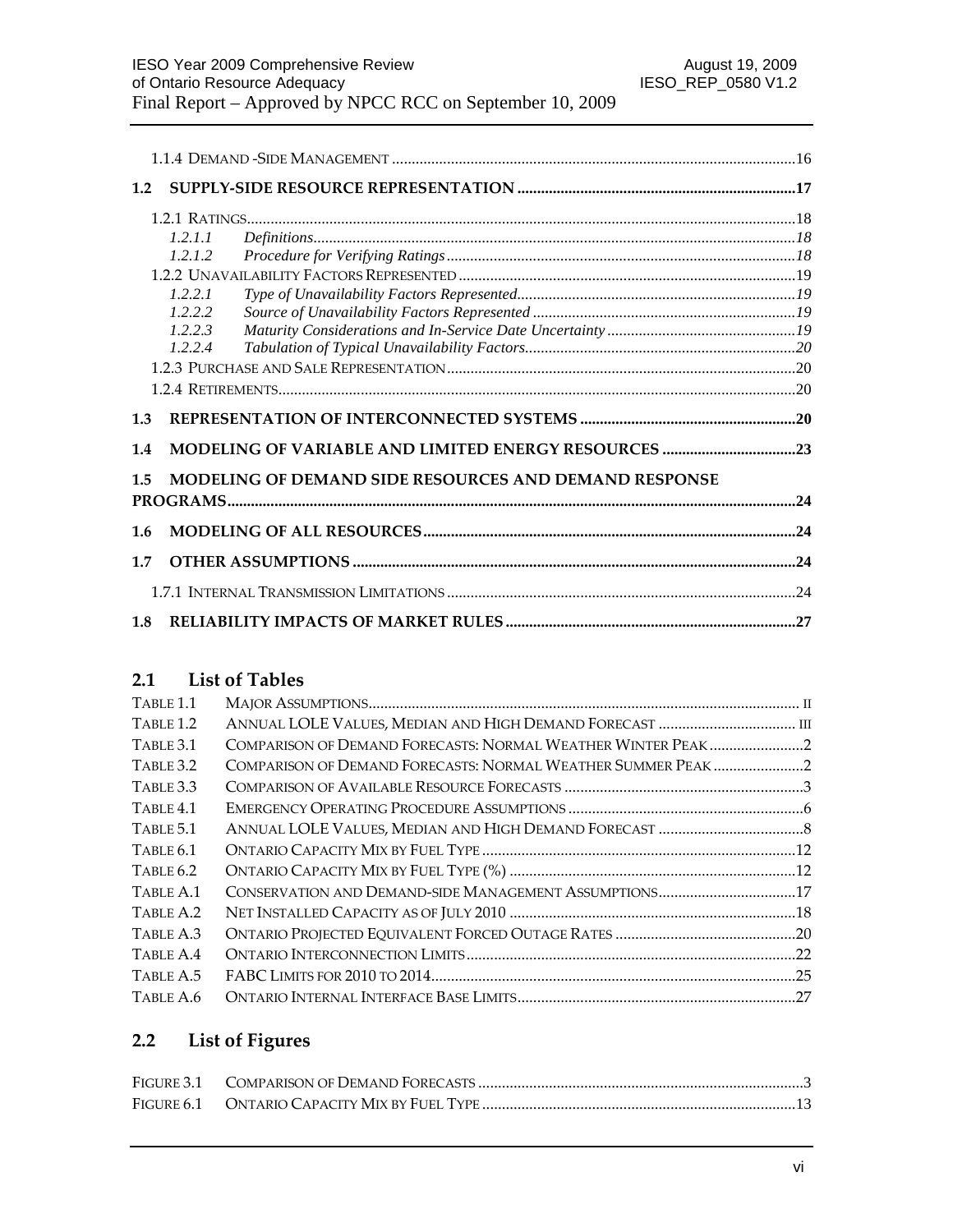FIGURE A.1 ONTARIO'S ZONES, INTERFACES, AND INTERCONNECTIONS.................................................26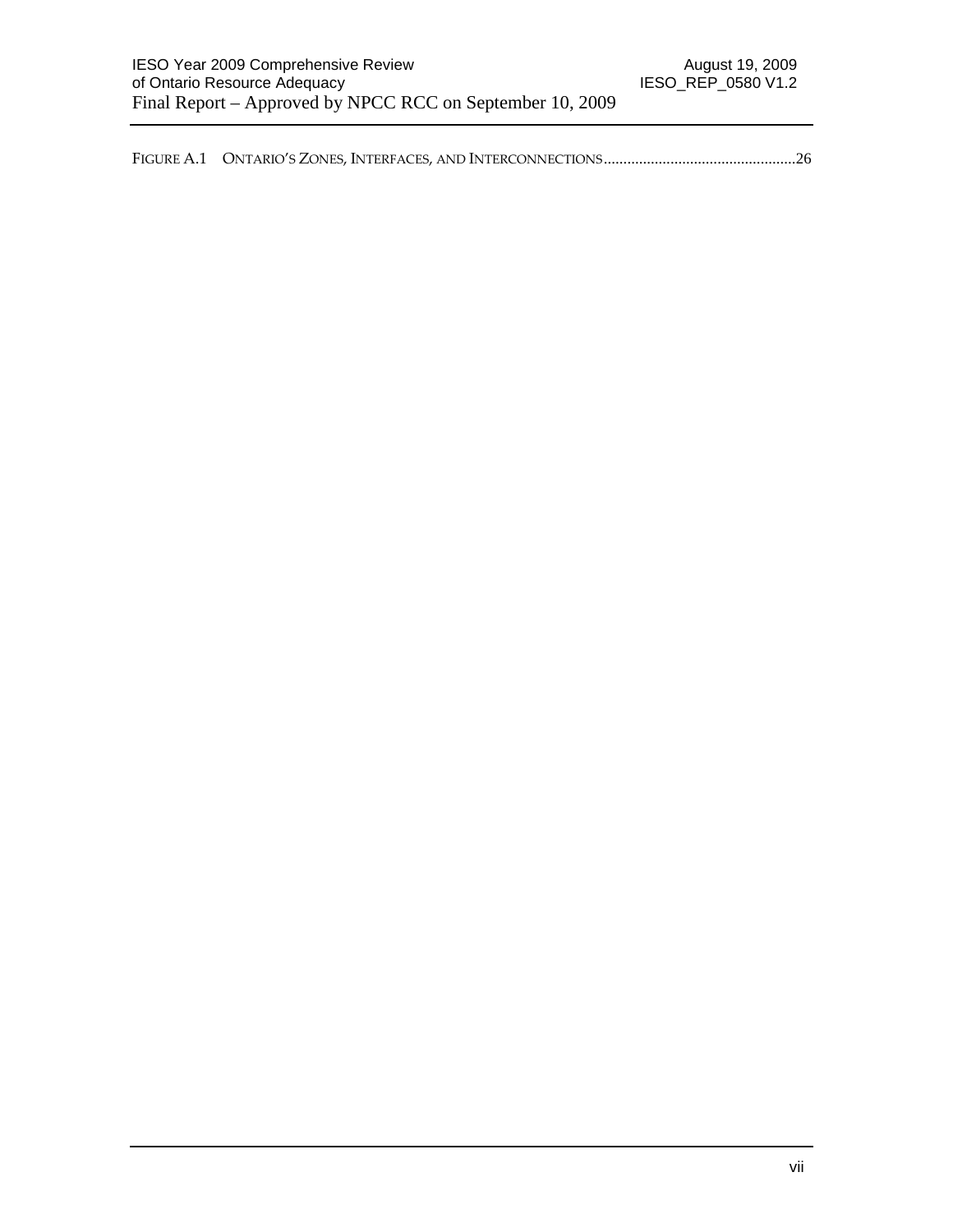#### **3 INTRODUCTION**

This report is the comprehensive area review of resource adequacy for Ontario, prepared by the Independent Electricity System Operator (IESO) and submitted to the Northeast Power Coordinating Council (NPCC) in accordance with NPCC Document B-8, entitled "Guidelines for Area Review of Resource Adequacy" (NPCC Open Process Review: September 1, 2008).

The IESO is a non-profit, regulated corporation without share capital established by the Ontario Electricity Act 1998, with its Directors appointed by the government. It is responsible for the day-to-day operation of Ontario's electricity system, and is responsible for enabling, administering and operating the competitive wholesale energy markets for the province.

The information presented in this 2009 Comprehensive Review of resource adequacy covers the forecast period from 2010 through 2014.

#### **3.1 Reference to Most Recent NPCC Comprehensive Review**

The previous Comprehensive Review was submitted at the November 2006 meeting of the Reliability Coordinating Committee. Comparisons between this review and the November 2006, "IESO 2006 Comprehensive Review of Ontario Resource Adequacy for the period 2007 to 2011" are included in this report.

#### **3.2 Comparison of This Review and Previous Review**

#### **3.2.1 Demand Forecast**

The forecast of demand contains two demand forecast scenarios; a median demand growth and high demand growth. The seasonal peak demand forecasts for this 2009 review are presented in Tables 3.1, 3.2 and Figure 3.1 contrasting those peaks with the peak demand forecasts from the 2006 review.

There has been a substantial shift in the factors driving electricity demand since the 2006 review. In addition, there have been some changes in the demand forecasting methodology. The Ontario economy is going through both cyclical and structural change, significantly reducing the amount of electricity consumed in the industrial sector. This structural change is expected to contribute to lower industrial demand for a number of years, as the current economic environment leads to the realization of improved efficiencies. Additionally, conservation initiatives and the growth in embedded generation – particularly renewable energy generation – will further reduce the demand for electricity from the IESO-controlled grid. Therefore, the seasonal peaks are expected to decline through time. This is consistent with what was submitted in the 2008 Interim Review of Resource Adequacy.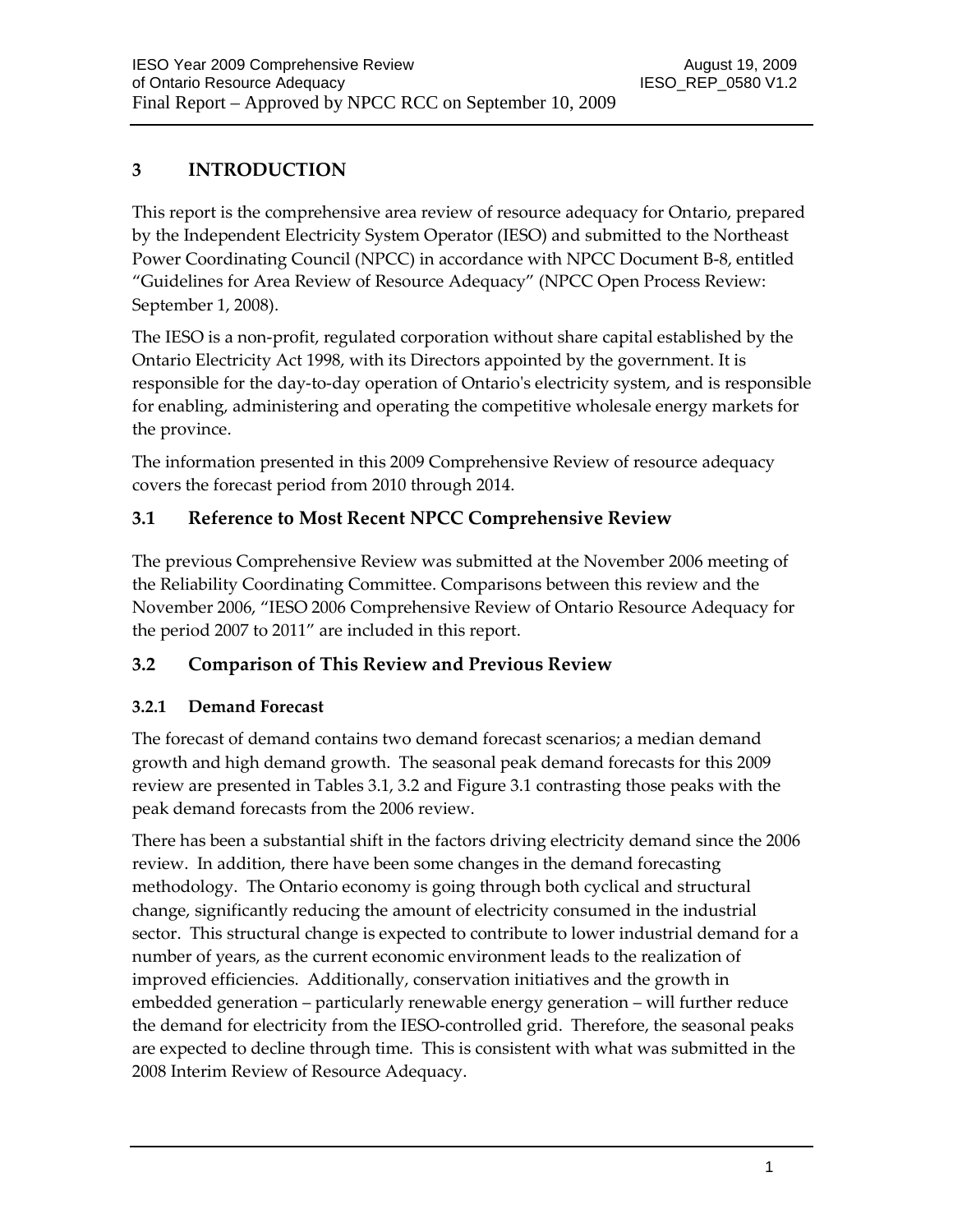Under the high demand growth scenario, peak electricity demand is expected to increase but at a modest rate. This is as a result of rebound in the energy-intensive industrial sector and lower conservation and embedded generation savings.

The peak demands will also be lower than the 2006 review due to changes in the forecast methodology. The 2006 review based its forecast on Seasonal Normal weather whereas the current review is based on Monthly Normal weather. This change in methodology reduces the peaks by roughly 100 MW.

Although point forecasts are presented for both the median and high growth scenarios, each scenario has an associated "uncertainty" distribution which recognizes the variability of demand due to weather volatility.

Both demand forecast scenarios vary from the previous review due to the inclusion of actual data. The Ontario economy, with its large, export-oriented manufacturing base has been hit particularly hard by the North American recession. This means that the levels at which the forecast is starting is much lower than in previous years.

|                    | <b>Normal Weather Winter Peak</b> |                    |                   |                           |                         |                   |  |
|--------------------|-----------------------------------|--------------------|-------------------|---------------------------|-------------------------|-------------------|--|
| Year               | <b>Median Demand Growth</b>       |                    |                   | <b>High Demand Growth</b> |                         |                   |  |
|                    | 2006 Review                       | <b>2009 Review</b> | <b>Difference</b> |                           | 2006 Review 2009 Review | <b>Difference</b> |  |
| 2010               | 25,690                            | 22,886             | $-2,804$          | 26,100                    | 23,064                  | $-3,036$          |  |
| 2011               | 25,960                            | 22,443             | $-3,517$          | 26,404                    | 23,308                  | $-3,096$          |  |
| 2012               |                                   | 22,081             |                   |                           | 23,559                  |                   |  |
| 2013               |                                   | 21,575             |                   |                           | 23,809                  |                   |  |
| 2014               |                                   | 21,442             |                   |                           | 24,051                  |                   |  |
| Average            | $1.05\%$                          | $-1.62\%$          | $-2.67\%$         | $1.17\%$                  | $1.05\%$                | $-0.11\%$         |  |
| <b>Growth Rate</b> |                                   |                    |                   |                           |                         |                   |  |

**Table 3.1 Comparison of Demand Forecasts: Normal Weather Winter Peak**

| Table 3.2 | <b>Comparison of Demand Forecasts: Normal Weather Summer Peak</b> |
|-----------|-------------------------------------------------------------------|
|           |                                                                   |

|                    | Normal Weather Summer Peak  |                         |                   |                           |                                    |                   |  |
|--------------------|-----------------------------|-------------------------|-------------------|---------------------------|------------------------------------|-------------------|--|
| Year               | <b>Median Demand Growth</b> |                         |                   | <b>High Demand Growth</b> |                                    |                   |  |
|                    |                             | 2006 Review 2009 Review | <b>Difference</b> |                           | <b>2006 Review   2009 Review  </b> | <b>Difference</b> |  |
| 2010               | 26,973                      | 24,160                  | $-2,813$          | 27,397                    | 24,252                             | $-3,145$          |  |
| 2011               | 27,337                      | 24,000                  | $-3,337$          | 27,794                    | 24,581                             | $-3,213$          |  |
| 2012               |                             | 23,541                  |                   |                           | 24,907                             |                   |  |
| 2013               |                             | 23,092                  |                   |                           | 25,234                             |                   |  |
| 2014               |                             | 22,932                  |                   |                           | 25,563                             |                   |  |
| Average            | $1.35\%$                    | $-1.30\%$               | $-2.64\%$         | $1.45\%$                  | $1.32\%$                           | $-0.13%$          |  |
| <b>Growth Rate</b> |                             |                         |                   |                           |                                    |                   |  |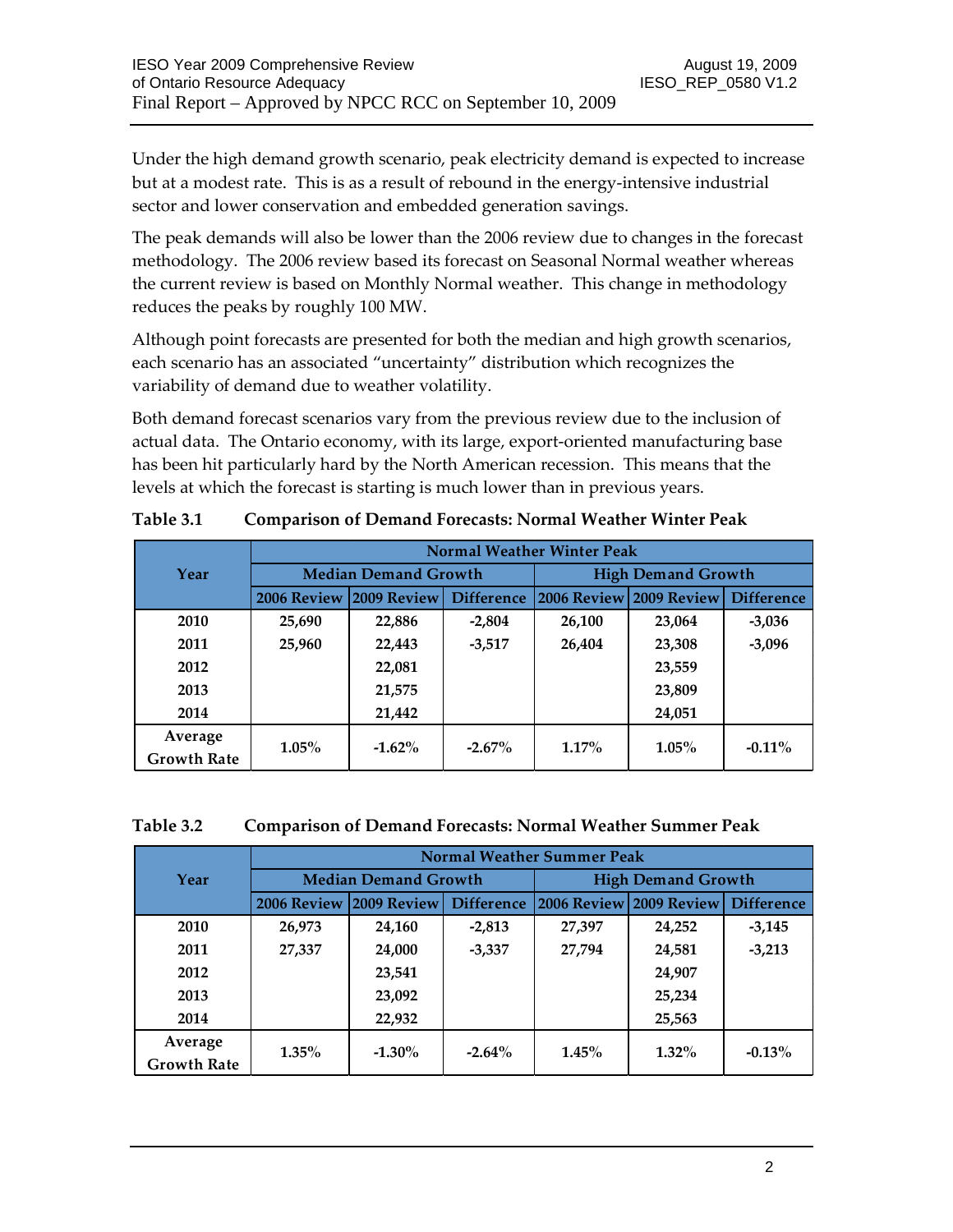



#### **3.2.2 Resources Forecast**

Table 3.3 shows the resources forecast to be available to the Ontario system at the time of the seasonal peaks assumed for this 2009 Comprehensive Review and for the 2006 Comprehensive Review.

|      |               | <b>Winter Peak</b> |                   | <b>Summer Peak</b> |               |                   |  |
|------|---------------|--------------------|-------------------|--------------------|---------------|-------------------|--|
| Year | 2006          | 2009               | <b>Difference</b> | 2006               | 2009          | <b>Difference</b> |  |
|      | <b>Review</b> | <b>Review</b>      |                   | <b>Review</b>      | <b>Review</b> |                   |  |
| 2010 | 31,779        | 32,721             | 942               | 33,585             | 32,452        | $-1,133$          |  |
| 2011 | 36,649        | 32,751             | $-3,898$          | 37,099             | 32,194        | $-4,905$          |  |
| 2012 |               | 31,778             |                   |                    | 31,243        |                   |  |
| 2013 |               | 33,280             |                   |                    | 32,316        |                   |  |
| 2014 |               | 31,806             |                   |                    | 32,739        |                   |  |

**Table 3.3 Comparison of Available Resource Forecasts**

This 2009 Comprehensive Review assumes resource availability based on the latest available information regarding existing and future resources. Based on studies since the 2006 Comprehensive Review, assumptions estimating the amount of available capacity at peak demand have been revised for wind resources resulting in reduced levels of available capacity. Some gas and biomass projects that were previously identified to be in-service are no longer expected to contribute to the supply mix within the study period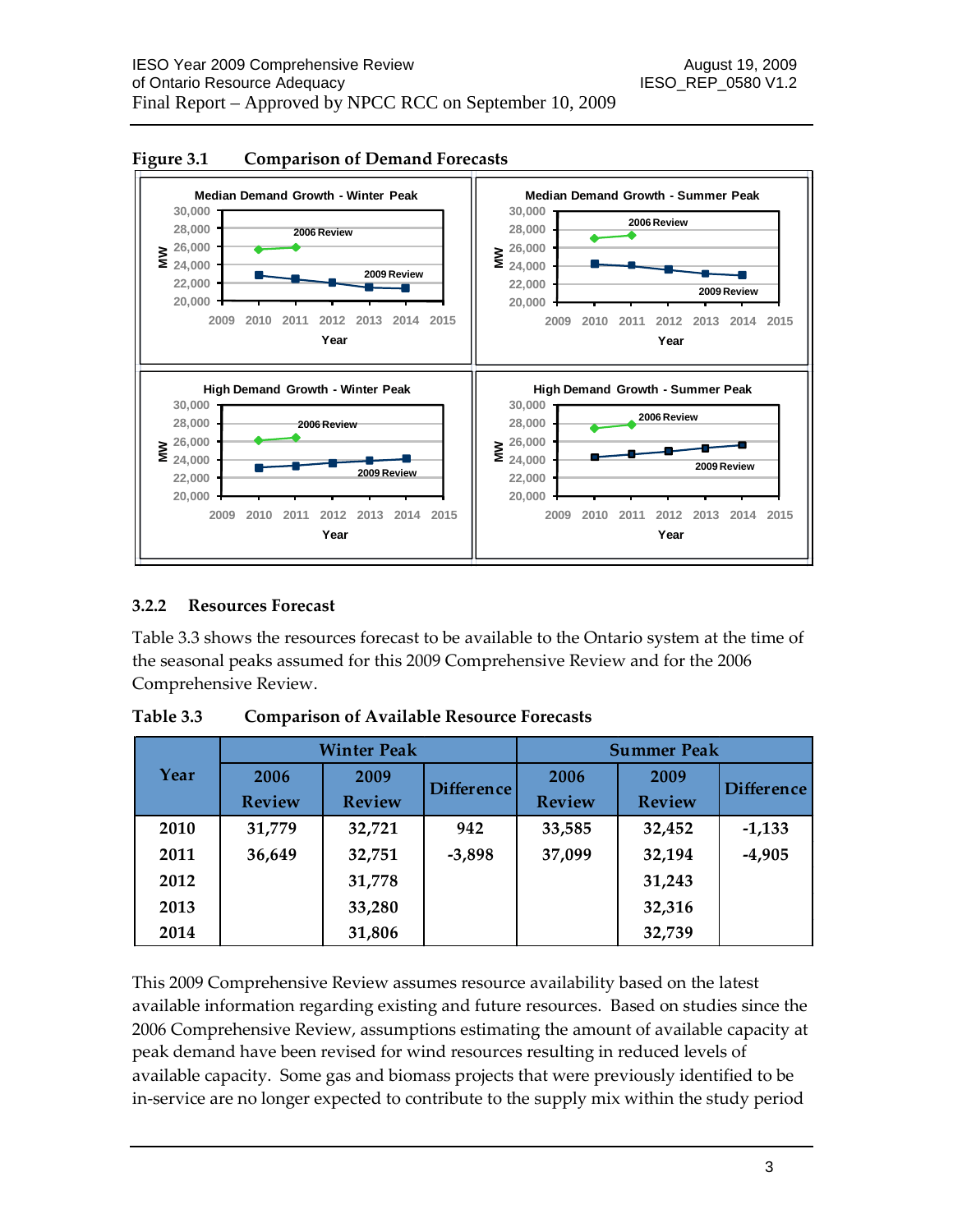of 2010 and 2011. This has further reduced the amount of available resources at the time of summer and winter peaks within the study period. Assumptions on the operation of coal units have been revised since the time of the 2006 Comprehensive Review. In the 2006 review, all existing coal units were assumed to be available, while this 2009 review assumes that about 1,600 MW of coal-fired generation is removed from service by the time of the summer peak of 2011 as per the OPA's 2007 Integrated Power System Plan (IPSP).

#### **3.2.3 Resource Adequacy Assessment Criterion**

For both the 2006 and the current review, the assessment criterion described in Section 4.1 was used, which is the same as the NPCC resource adequacy criterion.

**- End of Section –**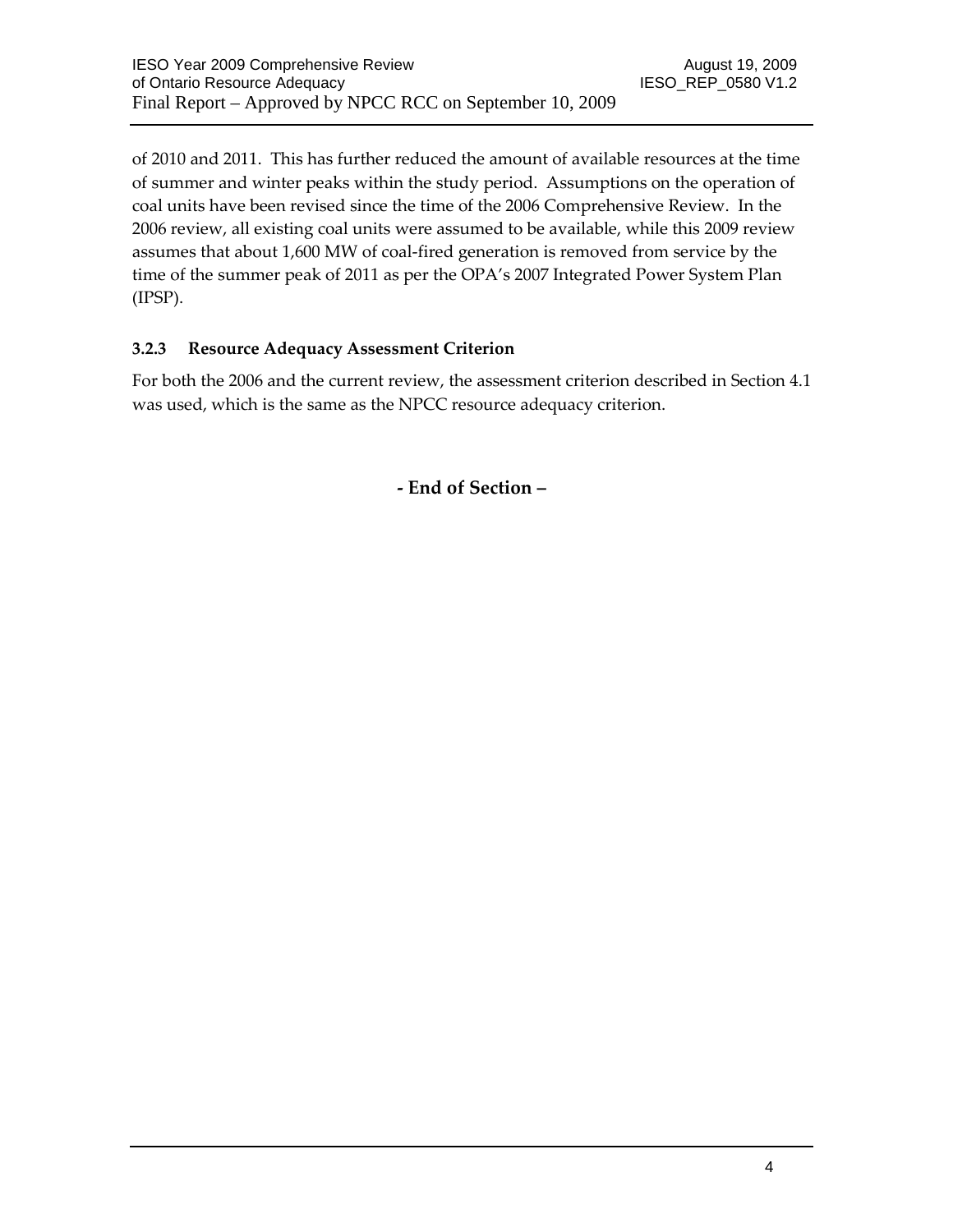#### **4 RESOURCE ADEQUACY CRITERION**

#### **4.1 Statement of Resource Adequacy Criterion**

The IESO uses the NPCC resource adequacy criterion from Document A-2 to assess the adequacy of resources in the Ontario control area:

"Each Area's probability (or risk) of disconnecting any firm load due to resource deficiencies shall be, on average, not more than once in ten years. Compliance with this criterion shall be evaluated probabilistically, such that the loss of load expectation [LOLE] of disconnecting firm load due to resource deficiencies shall be, on average, no more than 0.1 day per year. This evaluation shall make due allowance for demand uncertainty, scheduled outages and deratings, forced outages and deratings, assistance over interconnections with neighboring Areas and Regions, transmission transfer capabilities, and capacity and/or load relief from available operating procedures."

#### **4.2 Statement of How the Criterion is Applied**

The reliability standard is used to assess the adequacy of available resources needed to supply the Ontario Area on an on-going basis, to identify periods of resource deficiency or surplus.

Consideration can be given to Ontario's interconnections with Manitoba, Minnesota, Québec, New York and Michigan and the resultant tie-benefits which can be assumed. However, for this study, interconnection assistance was not required. Scheduled and forced outages to Ontario generators are assessed considering submissions by generator owners, actual historic outage observations and more generalized outage factors.

If necessary, emergency operating procedures (EOPs) will be taken by the IESO to deal with a potential shortfall in reserve in the operating time frame, as summarized below. Load relief from these EOPs is assumed to be available during the five-year period, if required to meet the Loss of Load Expectation (LOLE) criterion. It should also be noted that while the list below provides the anticipated order of the control actions, the IESO may initiate control actions at any point in the hierarchy list, and may alter the order in which the control actions are implemented, depending on the specific circumstances. These actions include the following:

- reject outage applications, revoke approved outages, recall outages;
- issue general or public appeal;
- constrain dispatch of resources;
- purchase emergency energy and request emergency assistance;
- disregard 30-minute operating reserve requirement;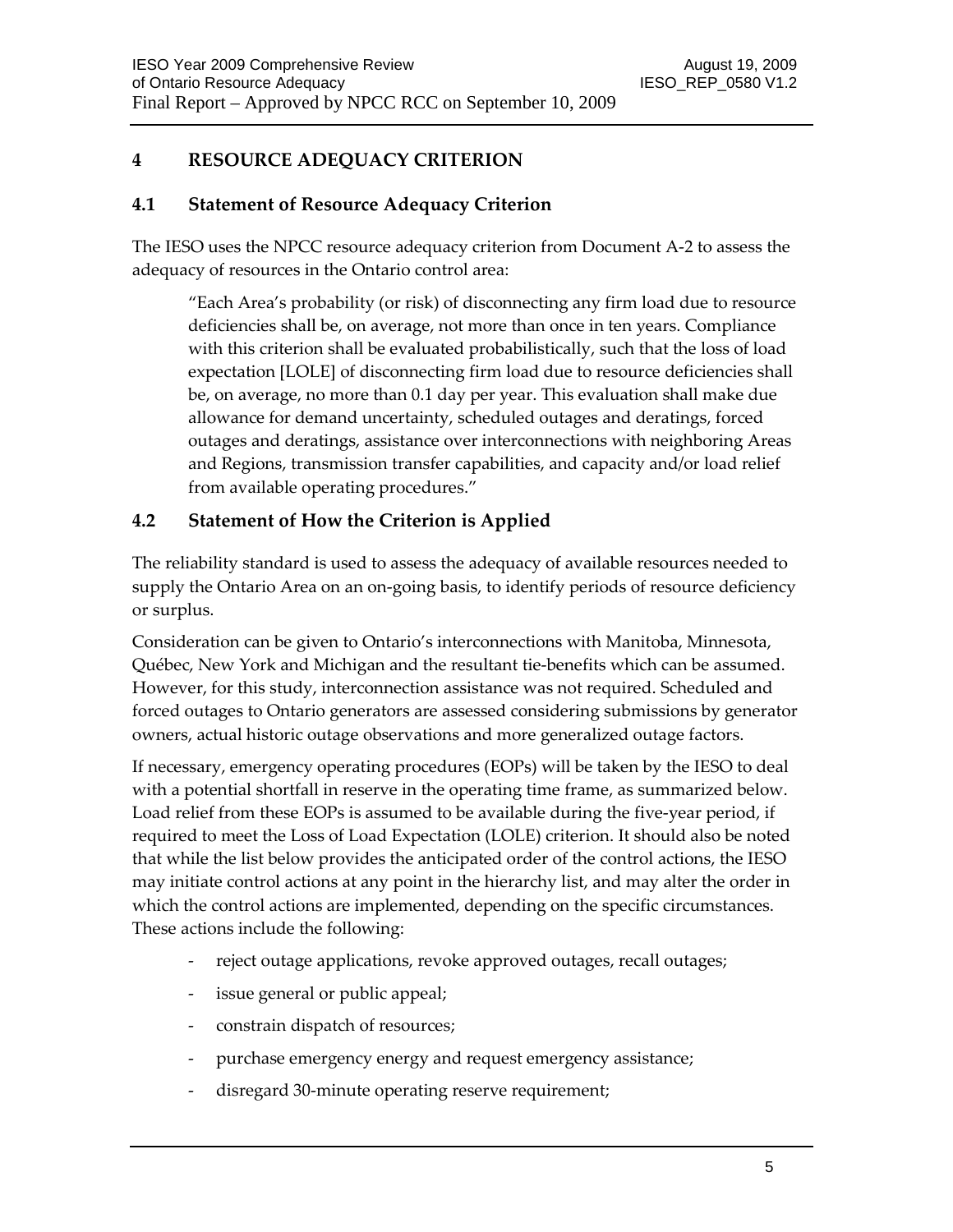- implement Emergency Load Reduction Program (ELRP);
- disregard high-risk limits;
- disregard 10-minute operating reserve requirement;
- implement 3% voltage reduction;
- implement 5% voltage reduction;
- implement environmental variances;
- operate to emergency condition limits;
- implement Emergency Demand Response Program (EDRP);

Most of these actions are modeled in the MARS program by evaluating the daily LOLE at various margin states. Table 4.1 summarizes the assumptions regarding the load relief from EOPs used for this study. Several of the categories above have been aggregated for modeling purposes.

| <b>EOP Action</b>  | Load Relief (% of Demand or MW Value) |
|--------------------|---------------------------------------|
| Public Appeals     | 1.0%                                  |
| No 30m OR          | 473 MW                                |
| EL RP              | 179 MW                                |
| No 10m OR          | 945 MW                                |
| Voltage Reductions | 2.6%                                  |
| EDRP               | 109 MW                                |

#### **Table 4.1 Emergency Operating Procedure Assumptions**

#### **4.3 Resource Requirements to Meet Criterion**

For the purposes of this study, the adequacy of Ontario's existing and planned resources is assessed through calculation of the annual LOLE and compared with the 0.1 days/year prescribed by the NPCC resource adequacy criterion. Initial studies were performed without any additional resources beyond the identified assumptions in Table 3.3. For all calendar years, additional resources by means of interconnection assistance were not required to meet criterion.

# **4.4 Comparison of IESO and NPCC Criteria**

The IESO reliability criterion for this review is the same as the NPCC criterion.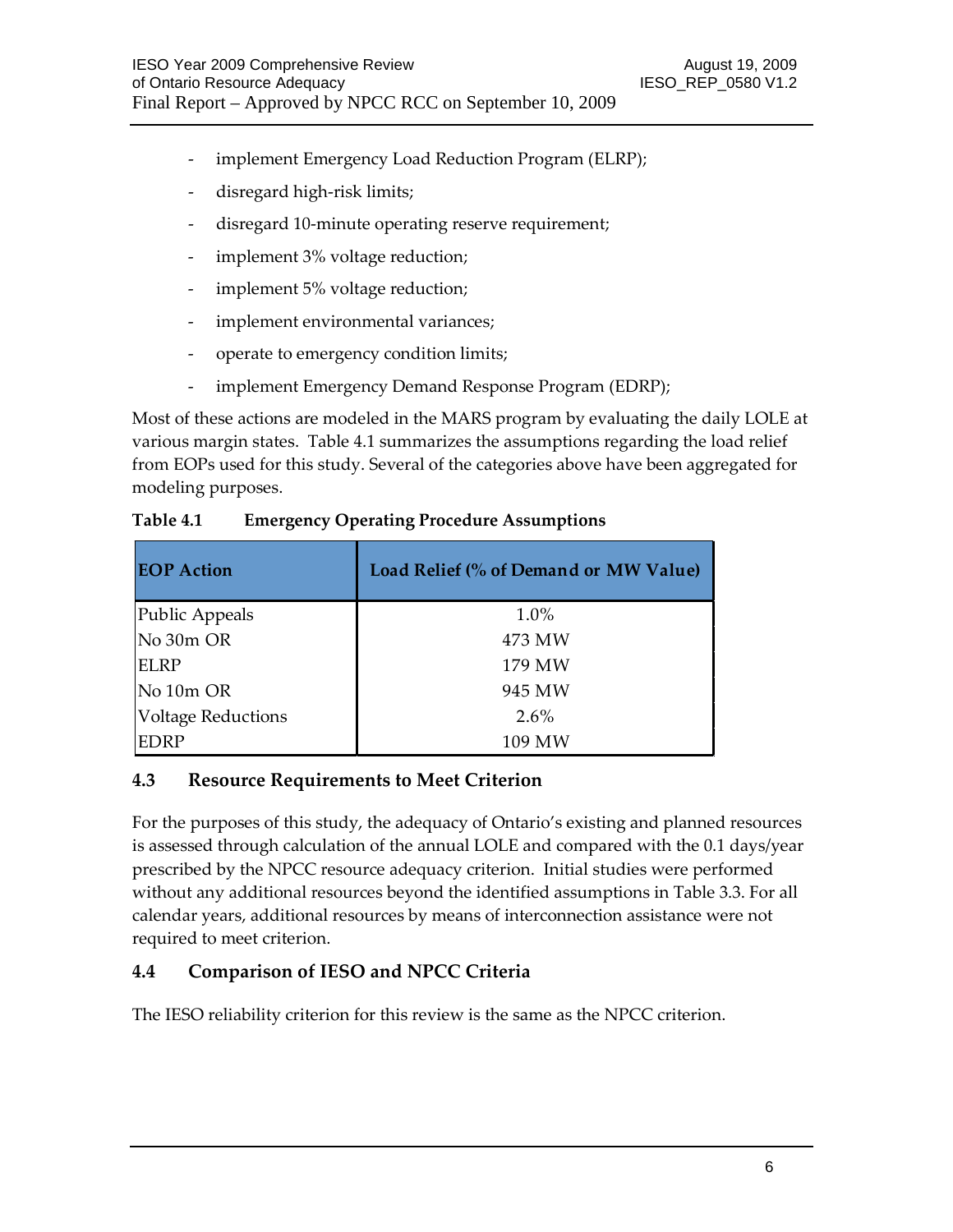#### **4.5 Resource Adequacy Studies Done Since the 2006 Review**

Adequacy assessments produced by the IESO since the last Area review include numerous 18-Month Outlooks published on a quarterly basis, three Ontario Reliability Outlooks (ORO) published between 2007 and 2008, and the first release of the Ontario Reserve Margin Requirements in 2008. All of these reports are available on the IESO website [\(www.IESO.ca\)](http://www.ieso.ca/imoweb/monthsYears/monthsAhead.asp). The 18-Month Outlooks and the ORO were submitted to the Minister of Energy and Infrastructure and filed with the Ontario Energy Board (OEB) to meet the requirements of the Ontario Market Rules and the conditions of the IESO's licence.

**- End of Section -**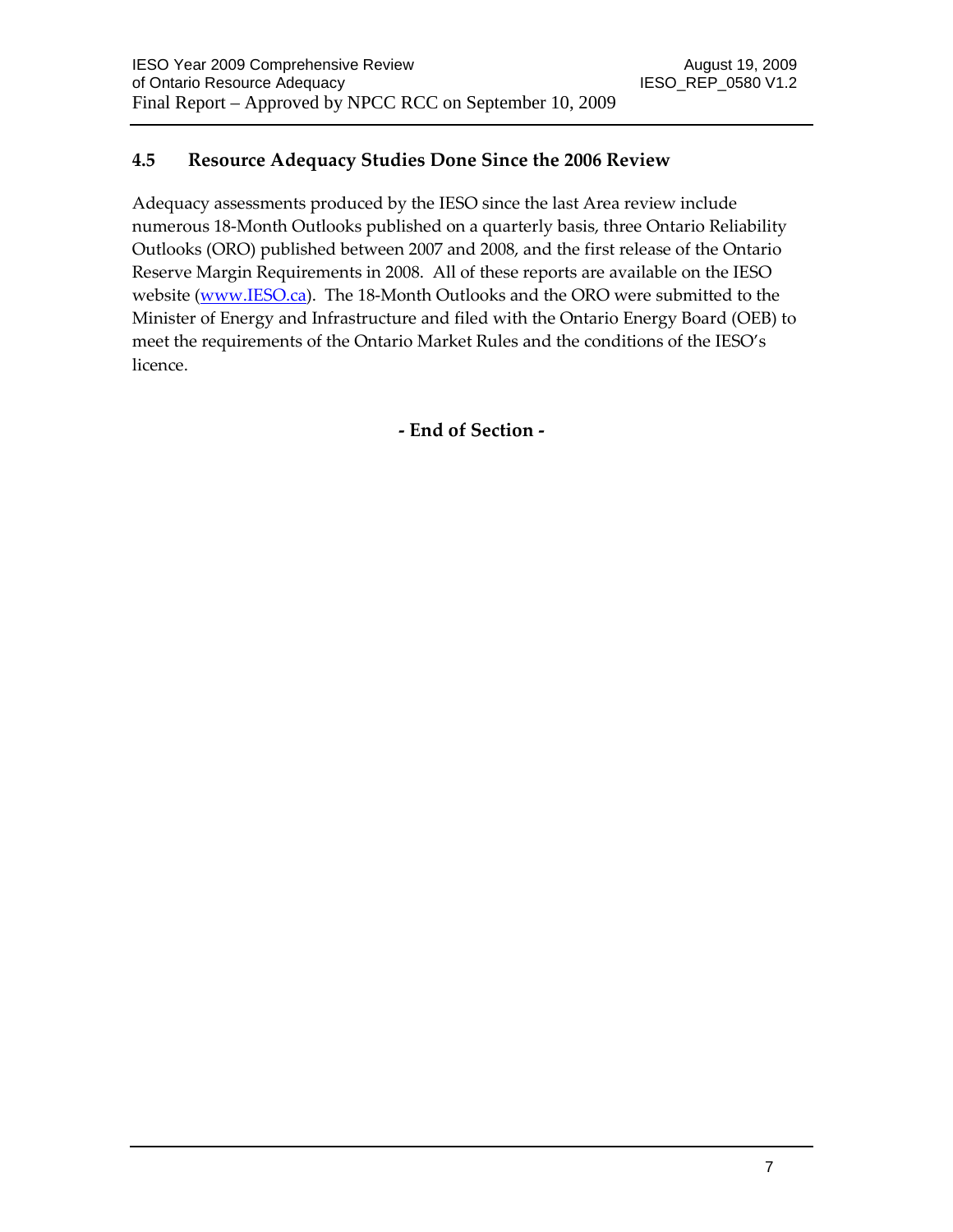## **5 RESOURCE ADEQUACY ASSESSMENT**

#### **5.1 Median Demand Forecast**

On average over the forecast period, Ontario electrical energy demand is expected to decrease by about 0.7% annually under the median demand forecast.

#### **5.1.1 LOLE Values, Median Demand Forecast**

Table 5.1 shows that under the median demand growth assumption, Ontario will have adequate resources to meet the NPCC criterion through 2014. Only the first set of MARS runs was required to achieve the LOLE criterion of 0.1 days/year. This was achieved without reliance on any EOPs, without any additional planned resources and without any interconnection assistance.

## **5.2 High Demand Forecast**

On average over the forecast period, Ontario electrical energy demand is expected to increase by about 1.0% annually under the high demand forecast.

#### **5.2.1 LOLE Values, High Demand Forecast**

Table 5.1 shows that under the high demand growth assumption, Ontario would meet the LOLE criterion for all years of the study period. Only the first and second sets of MARS runs were required to achieve the LOLE criterion of 0.1 days/year. For the calendar year 2011, this was achieved without implementing any EOPs. For the calendar years 2010 and 2012 to 2014, the LOLE criterion was achieved after utilizing the EOPs. For all calendar years, additional planned resources and interconnection assistance were not required to meet the LOLE criterion.

|                 |             | <b>Additional</b><br><b>Resources</b> |       |       | LOLE [days/year] |       |       |
|-----------------|-------------|---------------------------------------|-------|-------|------------------|-------|-------|
| <b>Scenario</b> | <b>EOPs</b> | (MW)                                  | 2010  | 2011  | 2012             | 2013  | 2014  |
| Median          | no          |                                       | 0.092 | 0.001 | 0.001            | 0.000 | 0.000 |
| High            | no          |                                       | 0.145 | 0.025 | 0.108            | 1.621 | 1.563 |
| high            | ves         |                                       | 0.001 | ٠     | 0.001            | 0.001 | 0.002 |

**Table 5.1 Annual LOLE Values, Median and High Demand Forecast**

# **5.3 Contingency Mechanisms for Managing Demand and Resource Uncertainties**

There are several study assumptions which may change in such a way that reserve levels in Ontario could be higher or lower than presented in this 2009 Comprehensive Review, including the amount of new generating resources available, the amount of conservation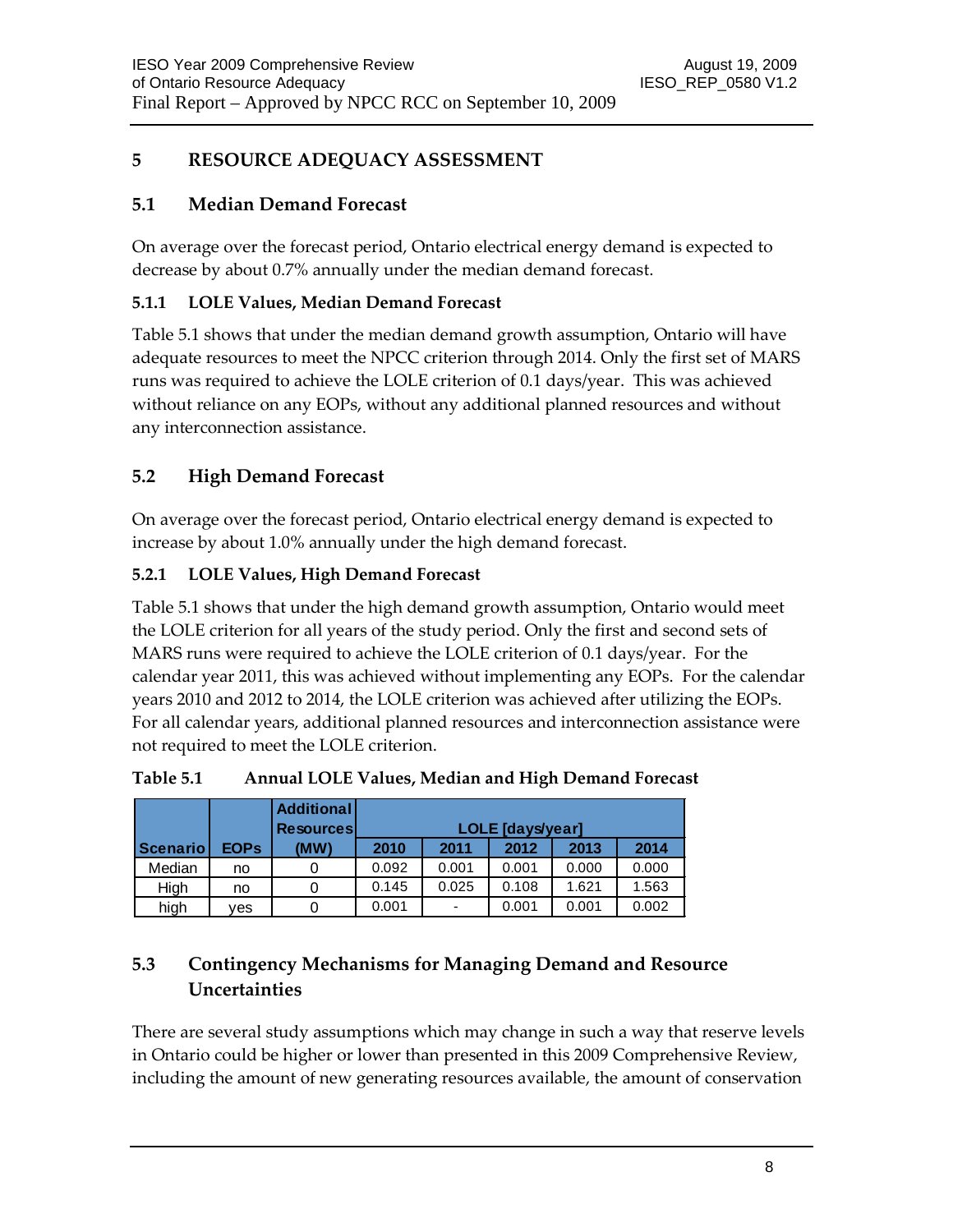or demand response, the amount of imports and the amount of generation that may be on planned outage.

The IESO prepares an ORO for the IESO Board of Directors, the Minister of Energy and Infrastructure and the OEB, as well as market participants. The ORO provides information about the requirements for generation and transmission capacity in Ontario. These Outlooks consider elements of demand and resource uncertainty. In particular, when considering future availability of resources, the IESO includes projects that are under construction, contracted by the OPA or that are planned to be in-service. For projects that are under contract or planned to be in-service, the estimated effective date provided by the OPA is the best estimate of the date when the additional capacity is expected to be available. If a project is delayed, the estimated effective date will be the best estimate of the commercial in-service date for the project.

Requests for Proposals (RFPs) for additional generation, and demand response (DR) programs were initiated by the Ontario Government and continue to be developed and managed by the OPA. In part, the need for additional RFPs is driven by reliability assessments performed by the IESO, including this assessment. DR includes a number of different programs which are starting to play a more active role in maintaining the reliability of the system. Some wholesale consumers bid their load into the market and are responsive to price through IESO dispatch instructions. Other consumers have been contracted by the OPA to provide DR under tight supply conditions.

The 18-Month Outlooks published on a quarterly basis forecast weekly reserve levels. Generators and Transmitters use this information to plan their outages. Periods where planned outages result in inadequate resource levels are identified to the concerned generators. The total generator planned outages could range from 0 MW to over 8,000 MW depending on the time of the year. If market participants fail to proactively reschedule planned outages to mitigate concerns, the IESO may reject, revoke or recall outages in the near-term to ensure sufficient capacity is available to meet nondispatchable demand. The relief that could be expected from this measure during peak seasons ranges from 0 to 4,000 MW. Deviations from initial generator outage plans through outage rescheduling and rejection are not always desirable. This could stretch the ability of generator owners or operators to accommodate larger number and magnitude of outages over shorter time periods and may increase forced outage occurrences. Operational experience so far indicates generator owners are usually able to adapt their outage plans.

Since market opening, there have been several different types of emergency operating procedures developed including the Emergency Demand Response Program (EDRP) and the Emergency Load Reduction Program (ELRP). The contribution that these programs are expected to make in meeting the demand-supply balance have been included in the MARS model, for calendar years when the resource adequacy criterion is not met.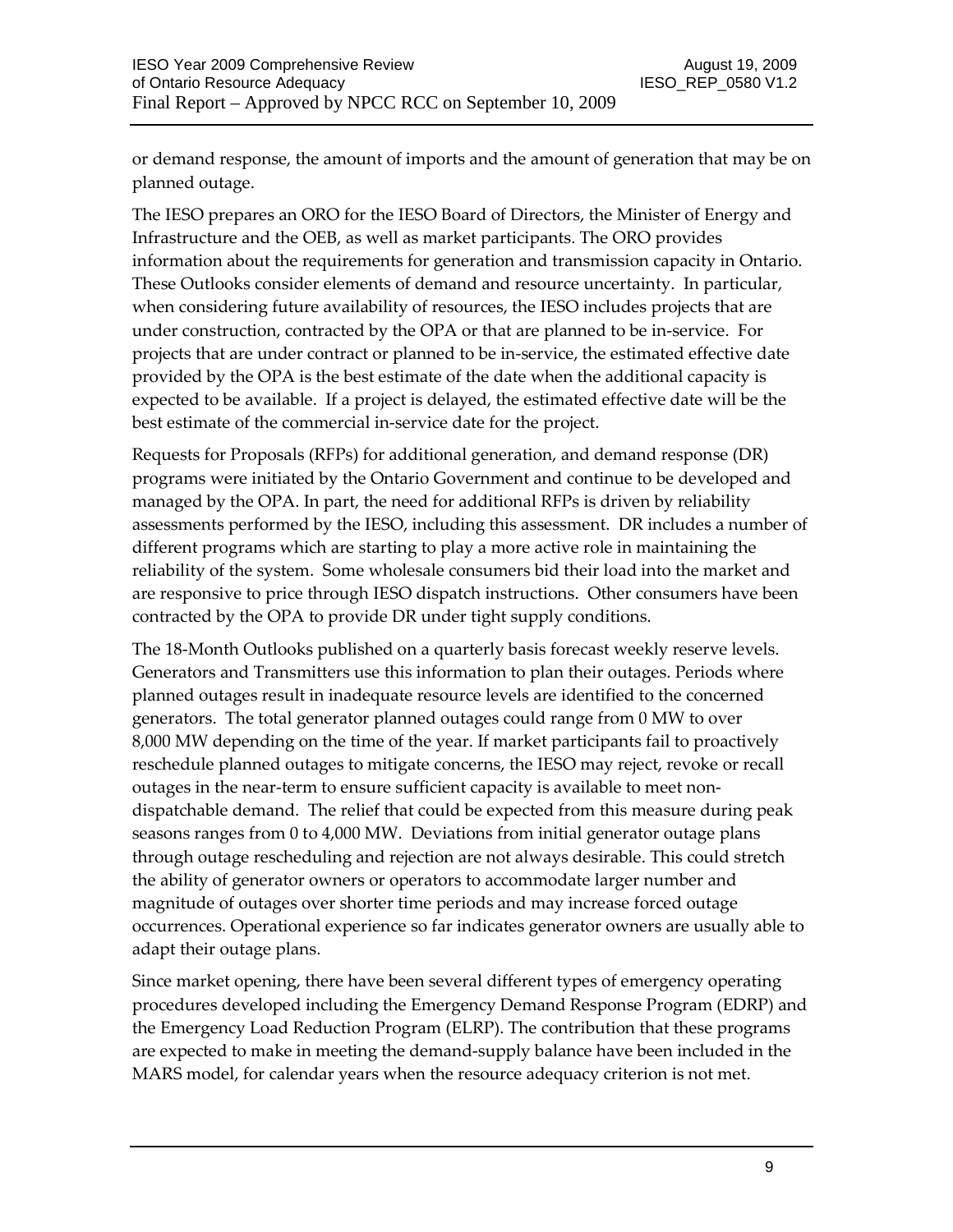The need to consider imports into Ontario to achieve the resource adequacy criterion varies depending on the calendar year under consideration and the demand assumptions. The coincident interconnection import capability is about 5,250 MW. Data collected since market opening reveals the average imports that have been attracted into Ontario with market mechanisms, and NPCC studies have been conducted to indicate an estimate of the annual tie benefits that can be expected. Both the historic import data and the estimate from the NPCC tie benefit studies are indicated later in this report (Appendix A, Section 1.3). For this review, additional resources by means of imports were not required to meet criterion in any of the calendar years.

## **5.4 Impacts of Major Proposed Changes to Market Rules on Area Reliability**

There are currently no major proposed changes to the market rules which are expected to have significant impacts on reliability.

**- End of Section -**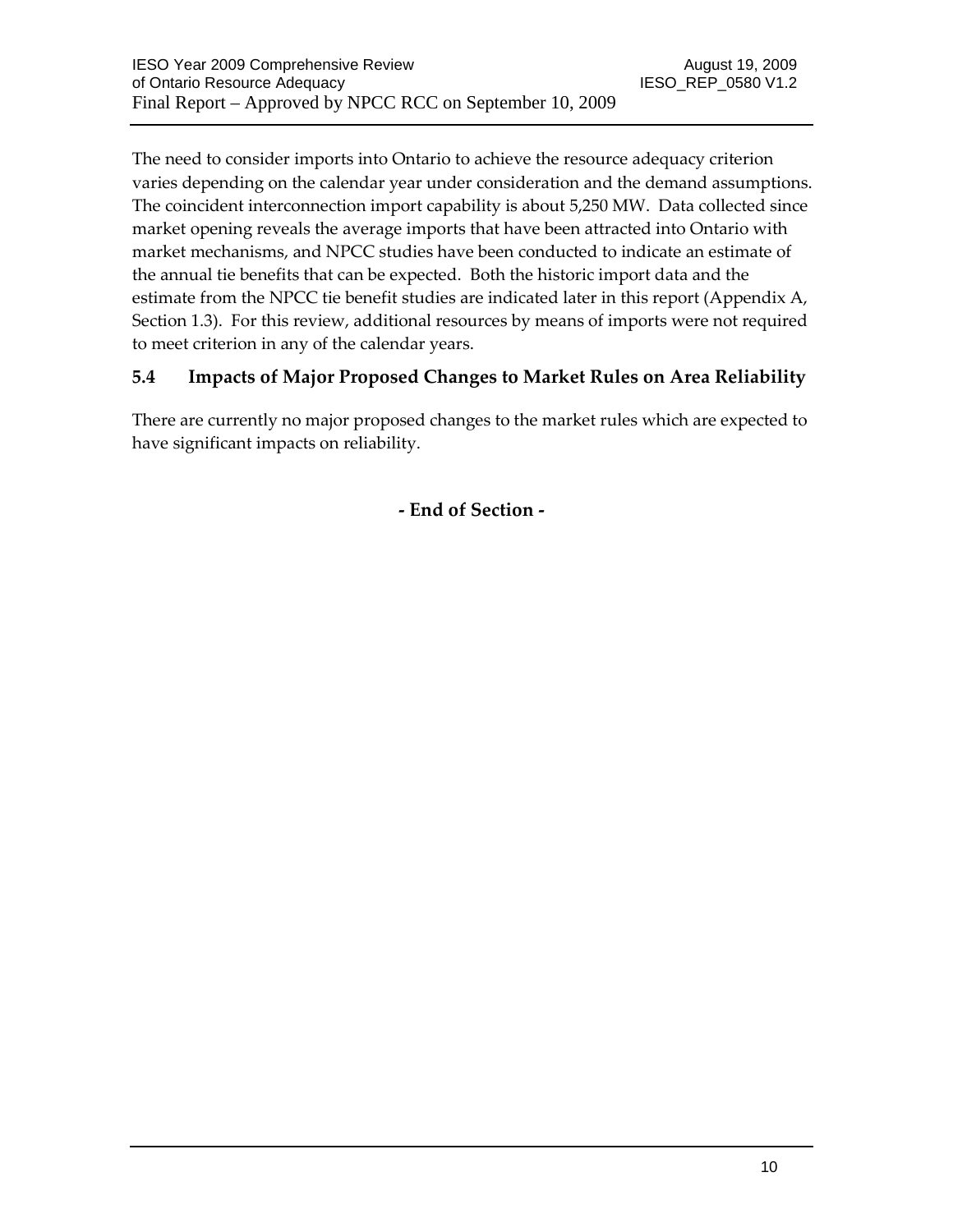#### **6 PROPOSED RESOURCE MIX**

## **6.1 Reliability Impacts of Capacity Mix, Demand Resource Response, and Transportation or Environmental Considerations**

The Ontario system has a well balanced resource mix with a variety of fuel types, which helps offset the risks possibly associated with an exaggerated dependency on one principal fuel. However, possibilities exist which could drive a shift in the fuel mix and result in certain risks being realized.

Concerns about the emission of greenhouse gases and other pollutants from coal-fired electricity production have led to the provincial decision to phase-out all coal-fired units in Ontario by the end of 2014. This is in accordance with Ontario Regulation 496/07 under the Environmental Protection Act. The OEB made changes to the IESO's license, giving the IESO the authority to manage the recent policy initiatives to curb coal-fired emissions. This authority combined with existing IESO processes will maintain grid reliability while facilitating an orderly reduction in emissions.

Much of the replacement energy is expected to come from gas-fired generation. As Ontario's electricity sector becomes more dependent on natural gas as a primary fuel, the adequacy and security of natural gas supply infrastructure becomes even more critical to the reliability of the electricity system. Overall gas supply adequacy and gas transmission issues have been examined extensively since 2005 by the Ontario Gas Electric Interface Working Group. Canadian and Ontario pipeline and gas-distribution operators have implemented various tariff changes to enhance gas usage flexibility and improve firmness of supply available to generators.

Gas pipeline capacity, historically, has not limited the summer energy or capacity capability of Ontario generation fuelled solely by natural gas and is not expected to be a problem for future summers. Winter months are more prone to gas limitations as heating and gas generation may peak simultaneously. The Working Group has procedures in place for the continued monitoring of operations and identification and resolution of issues to mitigate fuel vulnerability.

There is also expected to be a significant increase in the amount of renewable generation in Ontario, in particular of wind power generation. The OPA is looking at ways to surpass the target in the August 2007 IPSP. The operational characteristics of wind differ significantly from other elements of the supply mix. The intermittent nature of wind makes it difficult to forecast wind generation with certainty.

The introduction of the OPA's Demand Response (DR) programs specifically target load reduction during hours of tight supply availability or peak periods by signalling to consumers when those demand reductions are most needed. Otherwise, load is shifted from on-peak to off-peak periods under OPA contract. The OPA DR Programs (DR1, DR2 and DR3), Peaksaver and local demand response contracts will provide relief from demand during periods of low supply.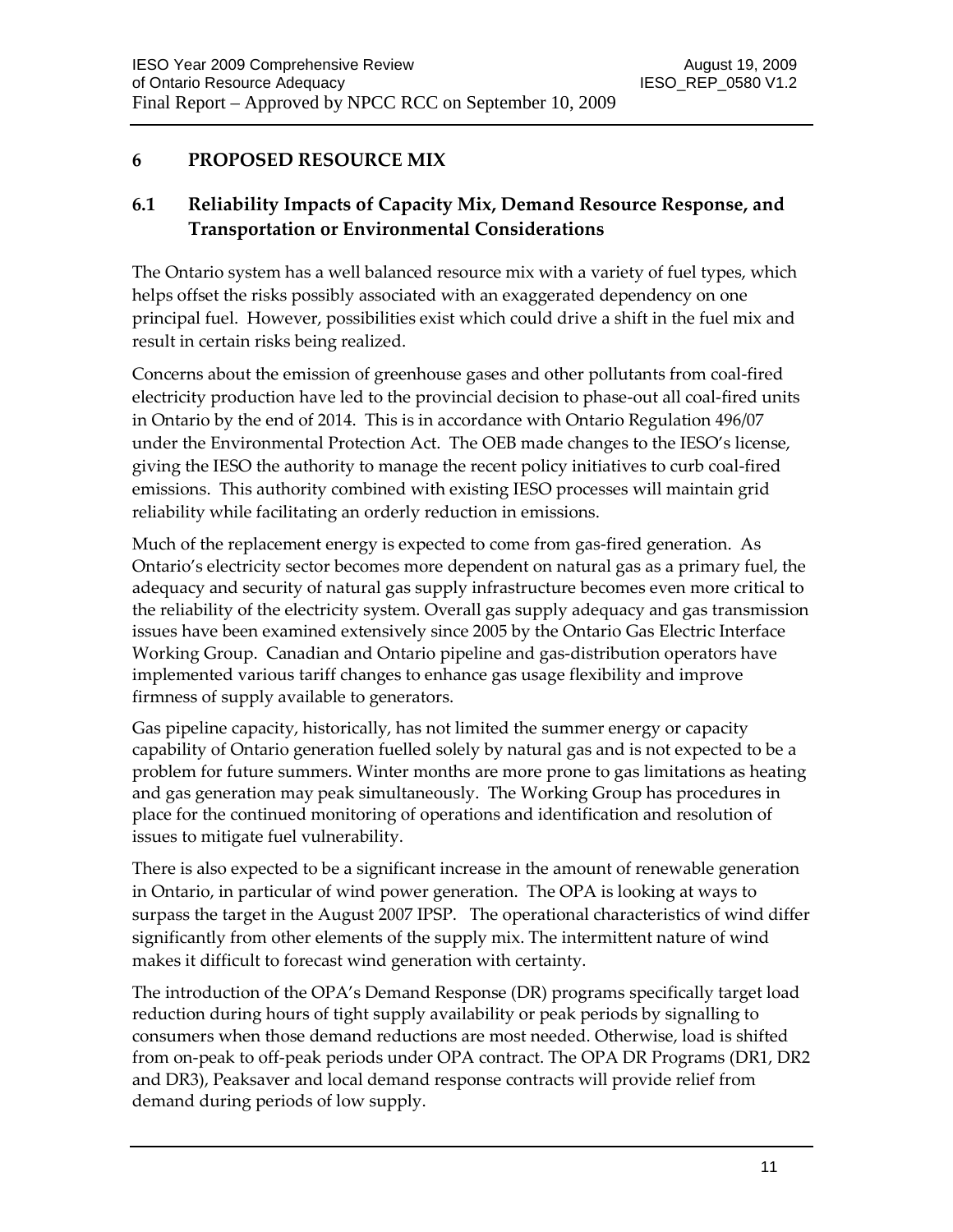| <b>July Installed Resources</b> |        |        |        |        |        |
|---------------------------------|--------|--------|--------|--------|--------|
| <b>Fuel Type</b>                | 2010   | 2011   | 2012   | 2013   | 2014   |
| Nuclear                         | 12,176 | 12,156 | 12,156 | 12,926 | 12,926 |
| Gas & Oil                       | 8,762  | 9,402  | 9,795  | 10,025 | 9,905  |
| Coal                            | 6,434  | 4,758  | 3,140  | 3,140  | 3,140  |
| Hydro                           | 7,840  | 7,901  | 7,901  | 7,901  | 8,351  |
| Wind                            | 1,162  | 1,226  | 1,525  | 1,576  | 1,576  |
| <b>Biomass</b>                  | 110    | 110    | 110    | 110    | 211    |
| <b>Total</b>                    | 36,484 | 35,553 | 34,628 | 35,678 | 36,109 |

## **Table 6.1 Ontario Capacity Mix by Fuel Type**

**Table 6.2 Ontario Capacity Mix by Fuel Type (%)**

| Fuel Type \Year  | 2010 | 2011 | 2012 | 2013 | 2014 |
|------------------|------|------|------|------|------|
| Nuclear (%)      | 33.4 | 34.2 | 35.1 | 36.2 | 35.8 |
| Gas & Oil $(\%)$ | 24.0 | 26.4 | 28.3 | 28.1 | 27.4 |
| Coal $(\%)$      | 17.6 | 13.4 | 9.1  | 8.8  | 8.7  |
| Hydro (%)        | 21.5 | 22.2 | 22.8 | 22.1 | 23.1 |
| Wind $(\%)$      | 3.2  | 3.4  | 4.4  | 4.4  | 4.4  |
| Biomass $(\%)$   | 0.3  | 0.3  | 0.3  | 0.3  | 0.6  |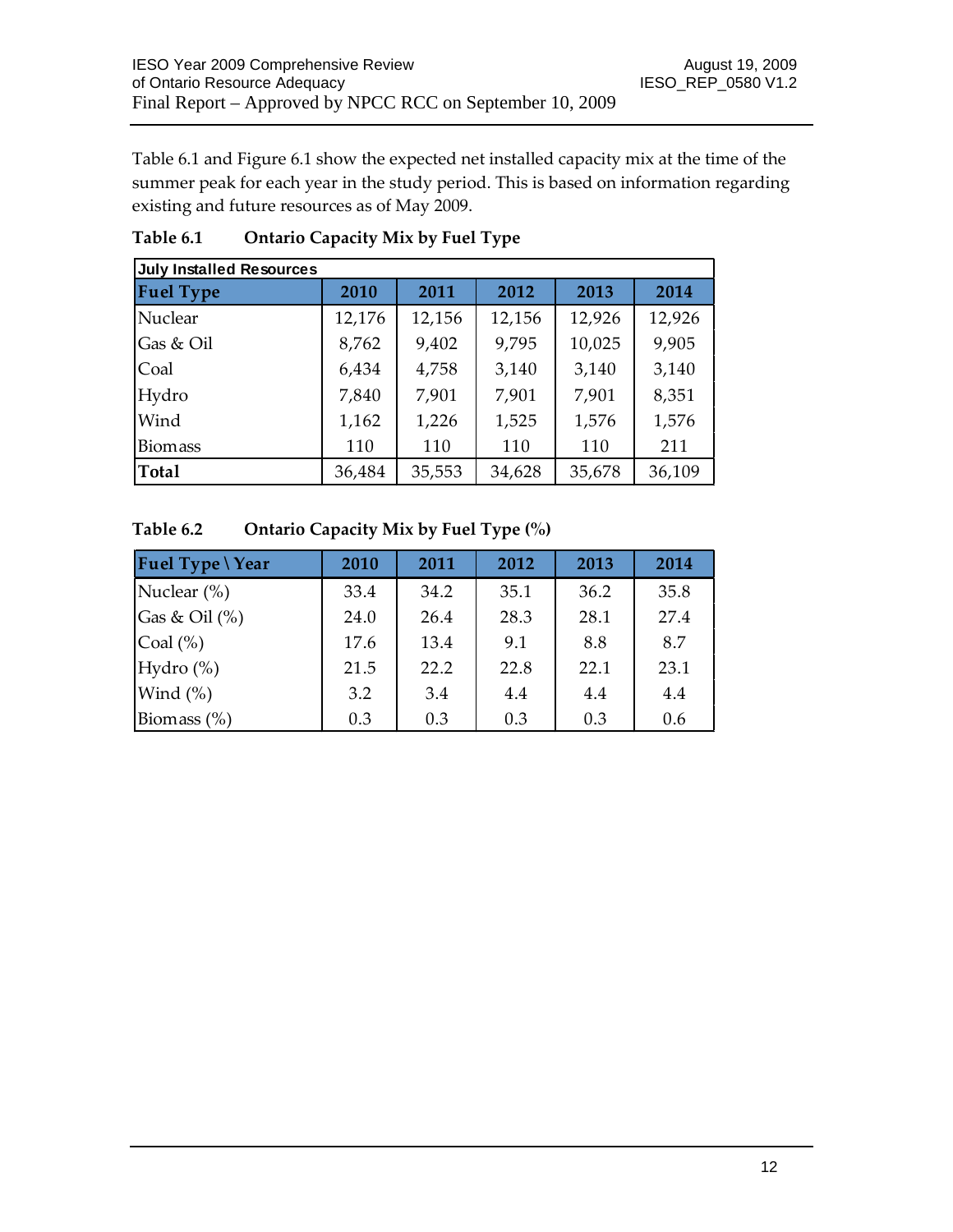

**Figure 6.1 Ontario Capacity Mix by Fuel Type**

## **6.2 Available Mechanisms to Mitigate Reliability Impacts of Capacity Mix, Demand Resource Response, Transportation and/or Environmental Considerations**

Any increase in the capacity-mix diversity would have beneficial effects on supply flexibility and environmental restrictions. Over the next few years (2010-2014), about 490 MW of new wind-powered generation is expected to be in-service in Ontario. Although the wind generation capacity contribution must be substantially discounted from the nameplate value, wind energy can successfully reduce the utilization of greenhouse gas emitting resources.

The IESO actively encourages diversity in supply options by identifying future capacity needs and engaging in dialogue with the Ontario Government, OPA, market participants and other stakeholders. As a competitive alternative to new and existing generation, the IESO promotes a balanced pursuit of supply diversity and demand management options in its Outlooks.

Assumptions around coal availability and retirements are based on OPA's first IPSP submitted to the OEB for review in August 2007. In September 17, 2008, a Directive was issued by the Minister of Energy and Infrastructure requiring the OPA to revisit the IPSP with a view to establishing new and higher targets in a number of areas with respect to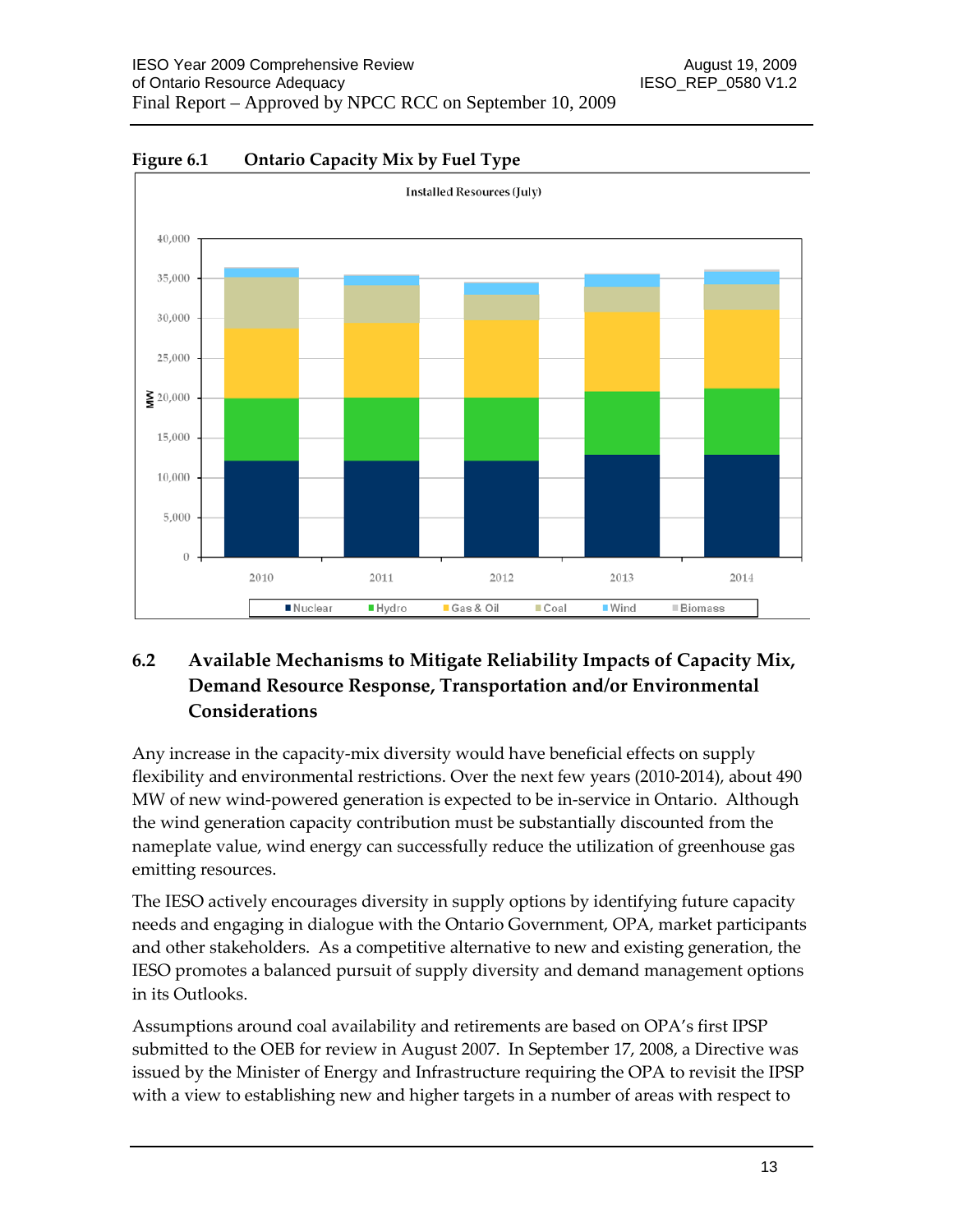renewable energy sources, conservation programs, and other initiatives. This comprehensive review includes resources based on the most recently available data associated with the OPA's working revisions to the original IPSP.

The IESO will continue to monitor the plans for Ontario's future fuel mix and consider the reliability impacts in the Ontario Reserve Margin Requirements, ORO and the 18- Month Outlooks conducted several times each year.

## **6.3 Reliability Impacts Related to Compliance with Provincial Requirements**

In keeping with the policies of the Government of Ontario, the Ontario Regulation 496/07 under the Environmental Protection Act declared the phase-out of generation from coal in Ontario by December 31, 2014. The OEB also made changes to the IESO's license to help manage reliability while facilitating implementation of Ontario Power Generation's coal emission reduction strategy. Prior to 2014, if there are any reliability concerns, the shut-down of coal-fired units can be deferred, subject to meeting the emission targets. The greenhouse gas emissions targets implemented by the Ontario government are as follows: "soft" caps of 19.6 megatonnes (Mt) in 2009 and 15.6 Mt in 2010, which can be exceeded for reliability needs, and a "hard" cap of 11.5 Mt by 2011.

In May 2009, the Ontario Legislature passed the Green Energy and Green Economy Act (GEA). It is aimed at facilitating large-scale development of renewable energy projects across Ontario. The Act includes a proposal for a Feed-in Tariff (FIT) Program which is designed to further encourage procurement of renewable energy supply with greater geographic distribution. As with the IPSP, the IESO continues to track the progress of renewable energy projects in Ontario, and is streamlining its process to incorporate additional renewable projects in the future.

**- End of Section -**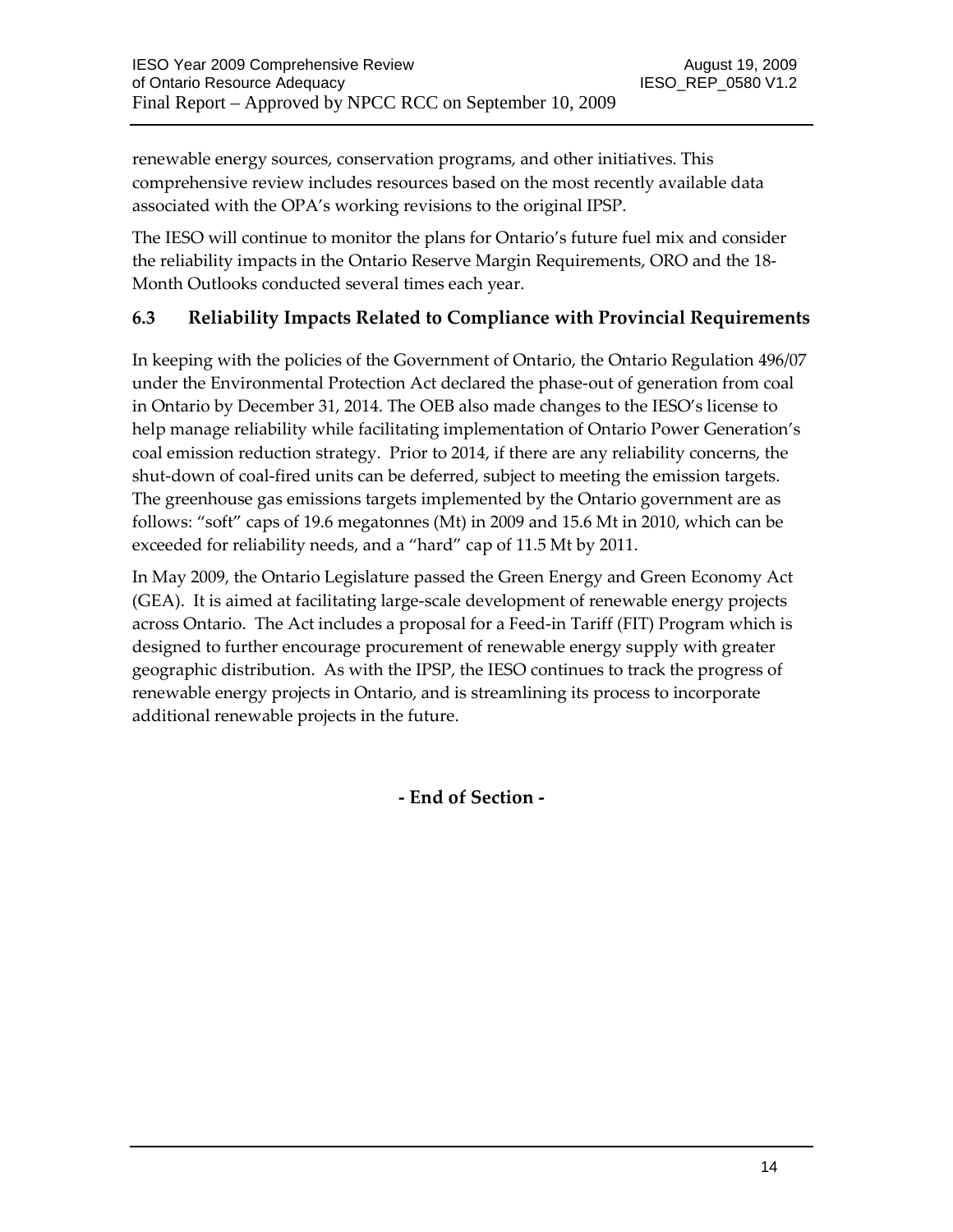# **APPENDIX**

#### **APPENDIX A - DESCRIPTION OF RESOURCE RELIABILITY MODEL**

For the purposes of this study, the IESO used the Multi-Area Reliability Simulation (MARS) program. The MARS program is capable of performing the reliability assessment of a generation system composed of a number of interconnected areas and/or zones that can be grouped into pools.

A sequential Monte Carlo simulation forms the basis for MARS. In this simulation, a chronological system evolution is developed by combining randomly generated operating states for the generating units with inter-zone transfer limits and hourly chronological loads. Consequently, the system can be modeled in great detail with accurate recognition of random events, such as equipment failures, as well as deterministic rules that govern system operation. Various measures of reliability can be reported using MARS, including the Loss of Load Expectation (LOLE) for various time frames. The use of Monte Carlo simulation allows for the calculation of probability distributions, in addition to expected values, for various reliability indices. These values can be calculated both with and without load forecast uncertainty (LFU). The MARS program probabilistically models uncertainty in forecast load and generator unit availability. The program calculates LOLE values and can estimate the expected number of times various emergency operating procedures (EOPs) will be implemented in each zone and pool.

The first step in calculating the reliability indices is to compute the zone margins on an isolated basis for each hour, by subtracting the load for the hour from the total available capacity in the hour. If a zone has a positive or zero margin, it has sufficient capacity to meet its load. If the zone margin is negative, the load exceeds the capacity available to serve it, and the zone is in a potential loss-of-load situation. If there are any zones that have negative margins after the isolated zone margins have been adjusted for curtailable contracts, the program will attempt to satisfy those deficiencies with capacity from zones that have positive margins. There are two ways for determining how the reserves from zones with excess capacity are allocated among the zones that are deficient. In the first approach, the user specifies the priority order in which deficient zones receive assistance from zones with excess resources. The second method shares the available excess resources among deficient zones in proportion to the size of their shortfalls. Priorities within pools, as well as among pools, can also be modeled.

#### **1.1 LOAD MODEL**

#### **1.1.1 Description and Basis of Period Load Shapes**

The IESO uses a multivariate econometric model to produce the electricity demand forecast. The forecast is composed of hourly demand for Ontario and its ten zones. The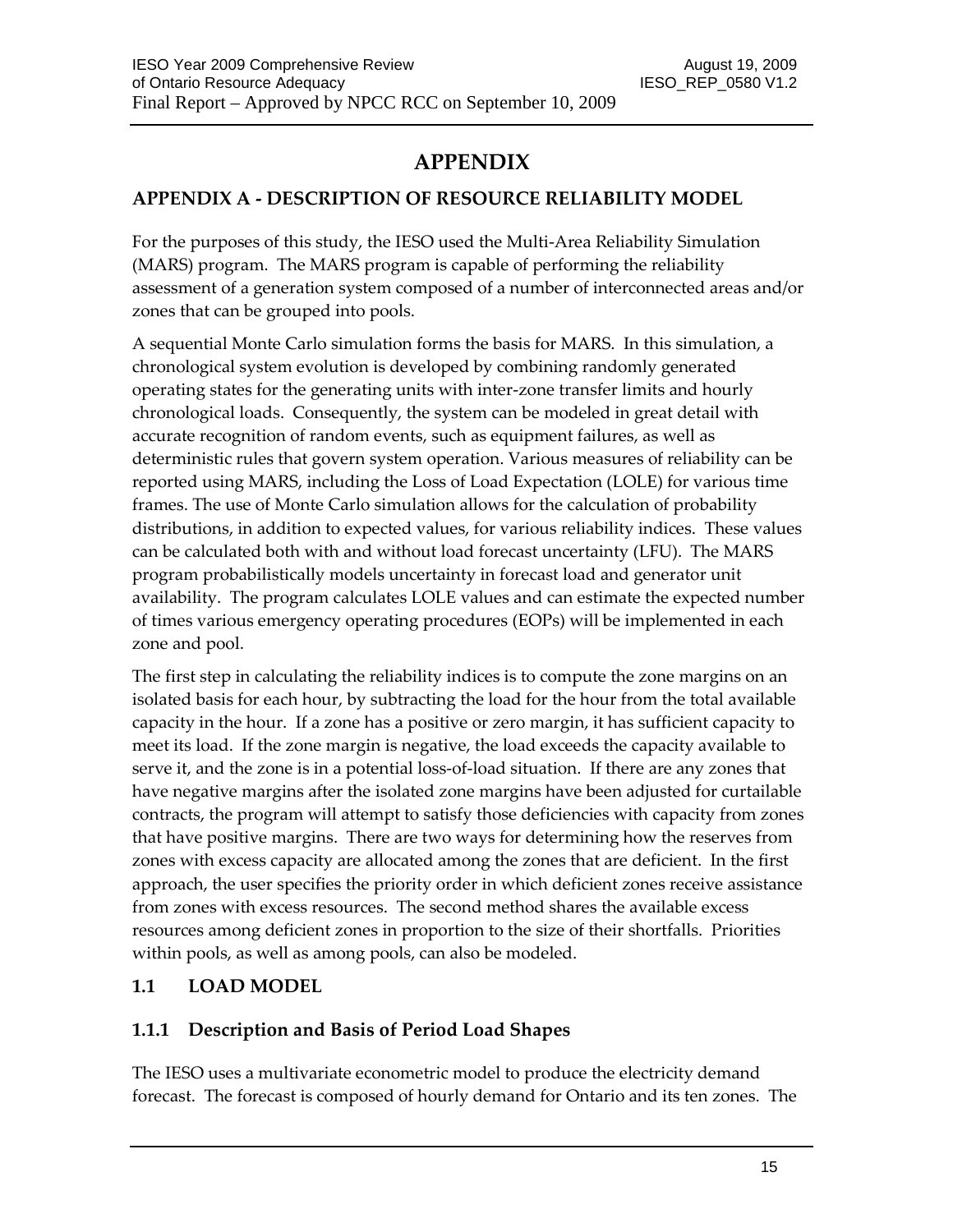model uses three broad sets of forecast drivers: calendar variables, weather effects and economic and demographic variables. Conservation and embedded generation are treated outside the model. The impacts of demand response programs are removed from the historical data and those programs are treated as resources in the forecast.

Weather is represented by a Monthly Normal weather scenario which uses 31 years of historical weather data to generate typical monthly weather. A measure of uncertainty in demand due to weather variability is used in conjunction with the Normal weather scenario to generate a distribution of possible demand outcomes.

The economic drivers are generated using a consensus of publicly available provincial forecasts, along with economic forecasts from service providers. Demographic projections are publicly available from the Ontario Ministry of Finance.

#### **1.1.2 Load Forecast Uncertainty**

Load Forecast Uncertainty (LFU) is a measure used to capture the uncertainty in demand due to variation in the weather elements. LFU represents the impact on demand due to one standard deviation in the weather elements. The LFU varies between roughly 1 and 7 percent of normal demand throughout the year. The MARS program was provided with hourly load data for the entire five-year period, as well as monthly standard deviations (SD), for each of the ten zones modeled. Reliability indices were calculated at each load level around the mean value (mean, mean  $\pm$  SD, mean  $\pm$  2SD, mean  $\pm$  3SD), as well as weighted-average indices.

#### **1.1.3 Demand and Energy Projects of Interconnected Entities**

The loads and resources of interconnected entities within the Area that are not members of the Area were not considered.

#### **1.1.4 Demand -Side Management**

MARS runs were completed which modeled conservation and demand-side management estimates that have been proposed for Ontario. Demand-side management include:

- Dispatchable Loads
- Demand Response (DR) Programs: DR1, DR2 and DR3
- Local Demand Response Contracts
- Direct Load Control (e.g. Peaksaver)

The annual values assumed for conservation at the time of net peak demand and demand-side management are shown in the table below.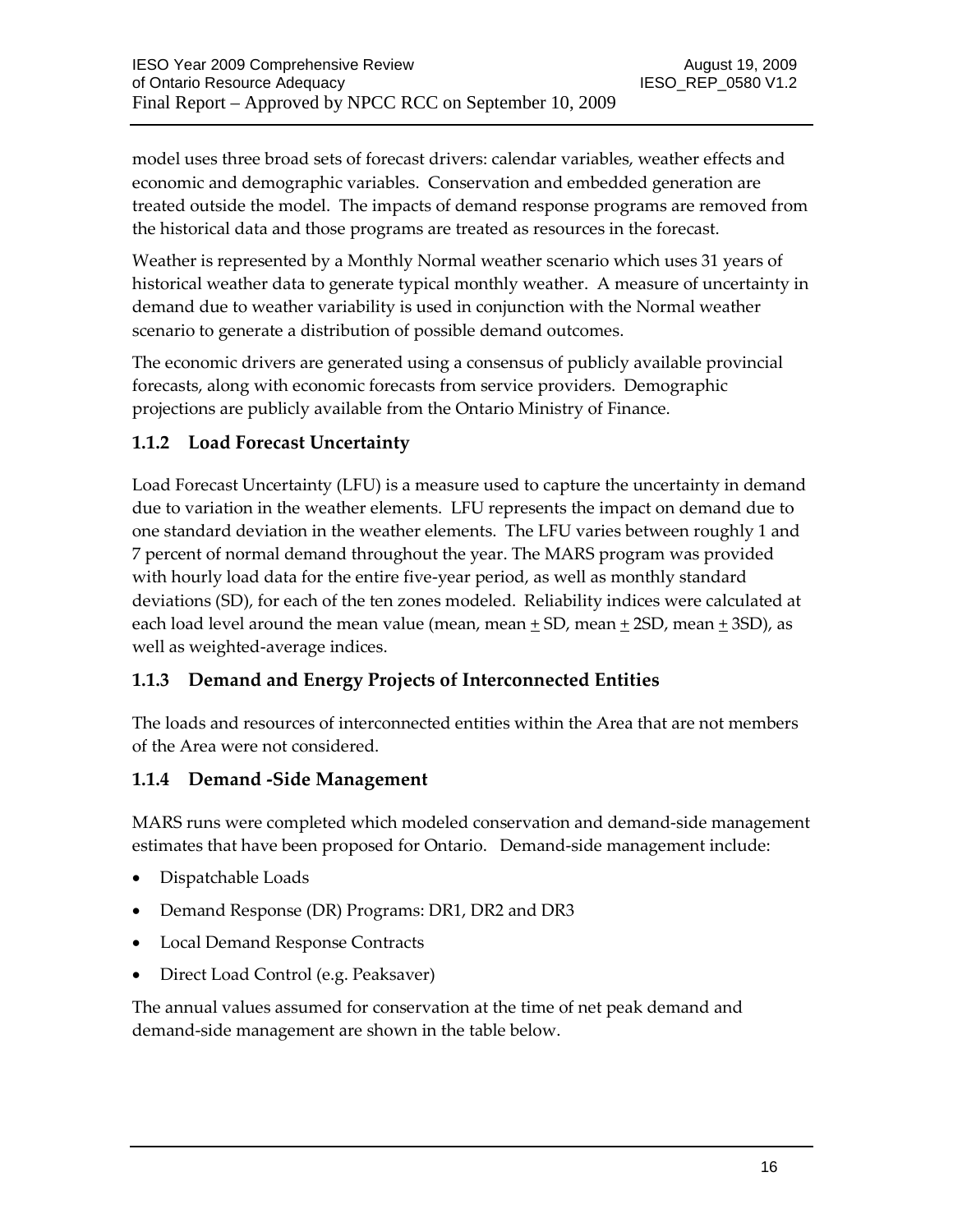| Year | <b>Conservation [MW]</b> | Demand Management<br>[MW] |
|------|--------------------------|---------------------------|
| 2010 | 373                      | 631                       |
| 2011 | 1,720                    | 1,367                     |
| 2012 | 2,329                    | 1,528                     |
| 2013 | 2,913                    | 1,693                     |
| 2014 | 3,288                    | 1,703                     |

#### **Table A.1 Conservation and Demand-side Management Assumptions**

#### **1.2 SUPPLY-SIDE RESOURCE REPRESENTATION**

MARS has the capability to model the following types of resources:

- Thermal
- Energy-limited
- **Cogeneration**
- Energy-storage
- Demand management

An energy-limited unit can be modeled probabilistically as a thermal unit with an energy probability distribution or deterministically as a load modifier, or as a unit with a specified capacity and available monthly energy. Co-generation units can be modeled as thermal units with an associated hourly load. Energy-storage and demand management impacts can be modeled as load modifiers. For each unit modeled, the installation and retirement dates and planned maintenance requirements must be specified. Other data such as maximum rating, available capacity states, state transition rates, and net modification of the hourly loads depend on the unit type. The planned outages for all types of units in MARS can be specified by the user or automatically scheduled by the program on a weekly basis.

All thermal generators in Ontario, for each of the ten zones, were modeled on an individual unit basis. The available capacity states, state transition rates, and planned outage information were input for each thermal unit. Hydroelectric generators were modeled as energy-limited resources. Minimum and maximum ratings and energy production capabilities were input on a monthly basis for the hydroelectric generators. Wind generators were also modeled as energy-limited resources. Wind capacity contributions were input on a monthly basis with a cumulative probability density function.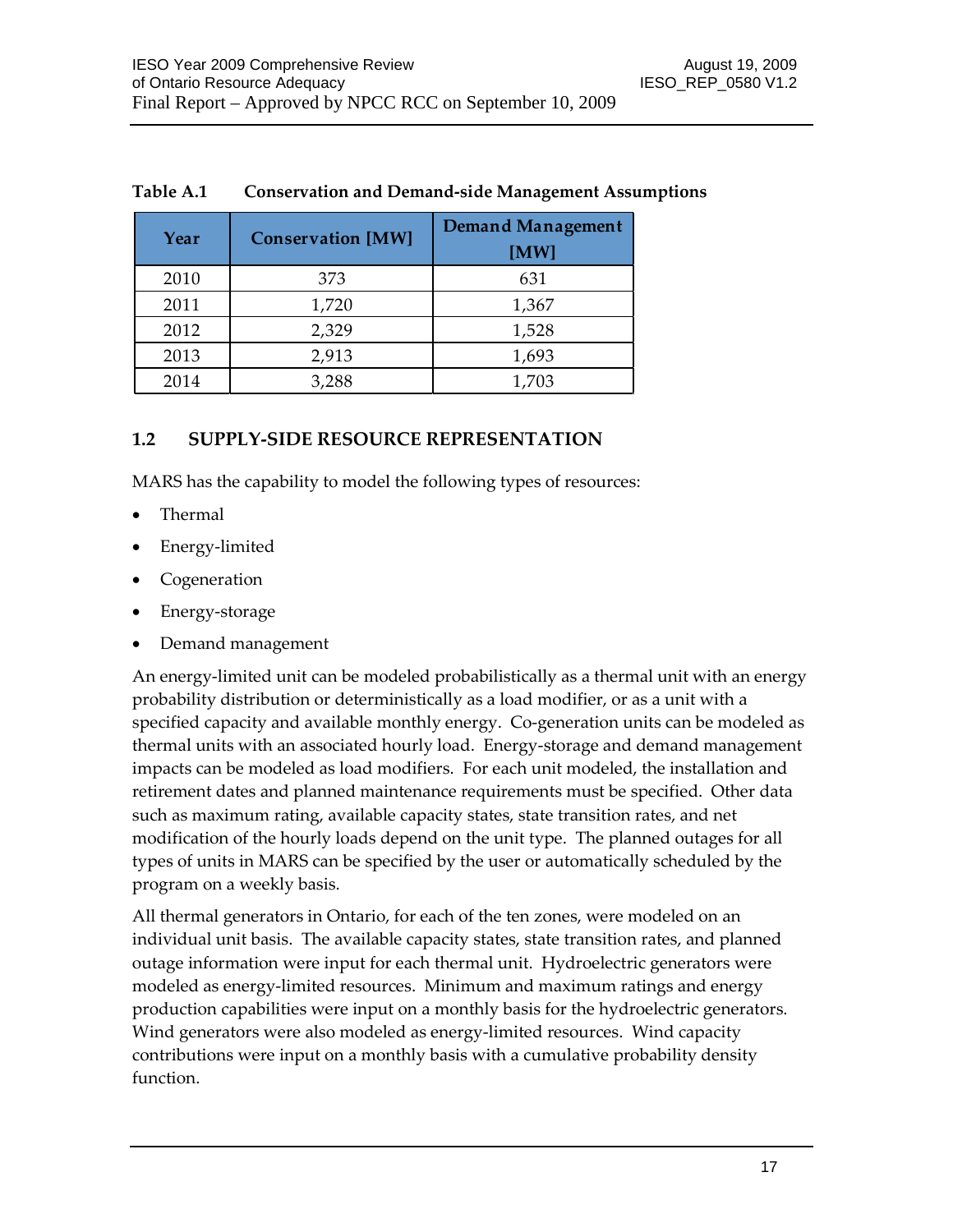## **1.2.1 Ratings**

#### **1.2.1.1 Definitions**

The aggregated net installed capacity values for all generating units expected to be participating in the IESO markets, as of July 2010, are shown in Table A.2.

|                  | <b>Total</b> |
|------------------|--------------|
| <b>Fuel Type</b> | Capacity     |
|                  | [MW]         |
| Nuclear          | 12,176       |
| Gas & Oil        | 8,762        |
| Coal             | 6,434        |
| Hydro            | 7,840        |
| Wind             | 1,162        |
| <b>Biomass</b>   | 110          |
| Total            | 36,484       |

**Table A.2 Net Installed Capacity as of July 2010**

For resources other than hydroelectric, the monthly output capabilities as submitted by market participants as of May 2009 were input into MARS. These capabilities take into account any stretch capability, output deratings given by equipment or ambient limitations, and environmental restrictions. For future resources, output capabilities based on estimates by the Ontario Power Authority (OPA) were input into MARS.

Hydraulic station minimum outputs and monthly energy production capabilities submitted by market participants are based on expected river flows. The maximum assumed contribution of hydro resources is based on the median historic contributions at the hour of the weekday peak demand from May 2002 to March 2009.

#### **1.2.1.2 Procedure for Verifying Ratings**

The Ontario Market Rules require that all generators connected to the IESO-controlled grid test their equipment to ensure compliance with all applicable reliability standards, including NPCC Directory #9 "Verification of Generator Gross and Net Real Power Capability" and Directory #10 "Verification of Generator Gross and Net Reactive Power Capability". *Market Rules Chapter 4, Section 5*

Generators communicate to the IESO any changes to their units' verified gross and net MW capabilities as part of the Outage Management Process and the Facility Registration, Maintenance and De-registration Process. *Market Manual 7.3 "Outage Management"* and *Market Manual 1.2 "Facility Registration, Maintenance and Deregistration"*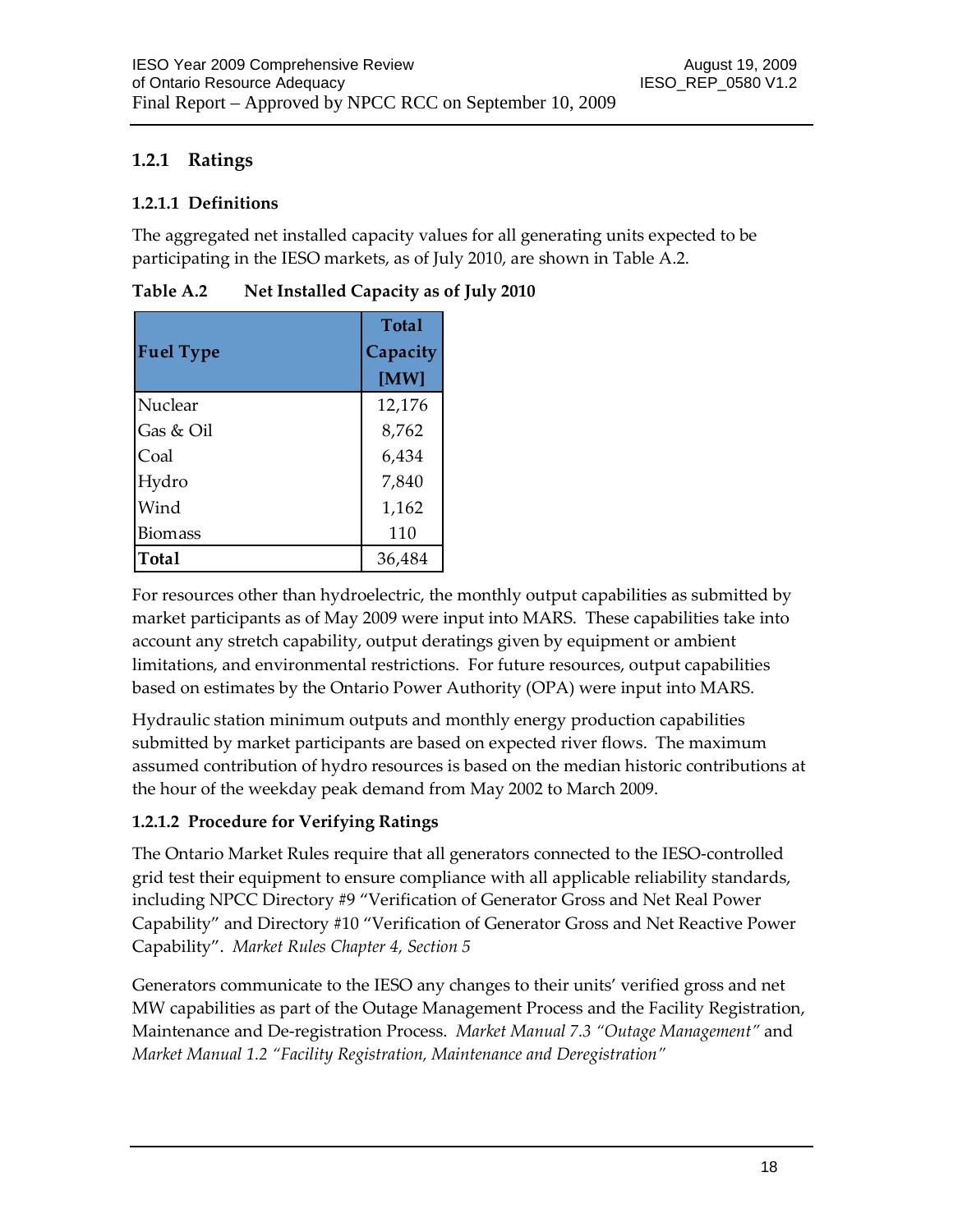Permanent changes to equipment that affect the MW output capabilities of generating units are communicated and assessed through the Connection Assessments process. *Market Manual 2.10 "Connection Assessment and Approval Procedure"*

Generators provide to the IESO the declared seasonal net MW values for their units as part of the 18-Month Outlook process. *Market Manual 2.11 "18-Month Outlook and Related Information Requirements"*

Market Rules also authorise the IESO to test any generation facility connected to the IESO-controlled grid to determine whether such facility complies with the applicable reliability standards. *Market Rules Chapter 4, Section 5.2*

## **1.2.2 Unavailability Factors Represented**

#### **1.2.2.1 Type of Unavailability Factors Represented**

Equivalent Forced Outage Rate (EFOR) for each unit is used that reflects both forced outages and periods of derated output. These were based on five-year history of actual forced outages unless there was insufficient data for a specific unit(s) for which data supplied by market participants was used.

Planned maintenance was modeled on a unit basis. Where available, representative outage plans supplied by market participants were used, as well as forecast Planned Outage Factors (POF) and/or the Generic Outage Plan derived from historic outage patterns of existing units.

#### **1.2.2.2 Source of Unavailability Factors Represented**

POF values used in this study are regularly provided by market participants to the IESO for its routine Outlooks. Actual outage history from which some EFORs were derived was obtained from the IESO's Integrated Outage Management System (IOMS). For units with insufficient historic data, where available, EFOR for these units were based on specific data supplied by market participants as of May 2009.

#### **1.2.2.3 Maturity Considerations and In-Service Date Uncertainty**

The MARS runs assumed new gas-fired generators to have a 1% to 5% EFOR, depending on the type of gas generator (e.g. simple cycle, combined cycle, combined heat and power). There is some uncertainty associated with the level of new unit performance. Review of actual forced outage history of gas units revealed that the forced outage rates of new gas units are expected to decline as they mature. At some point in the future, they are expected to stabilize.

In this review, forced outage rates of new gas-fired units were represented by an intermediate EFOR based on both existing older and newer gas units. There is insufficient data on actual forced outages of newer existing gas units to form the sole basis for EFORs for future new gas units. The result is shown in Table A.3.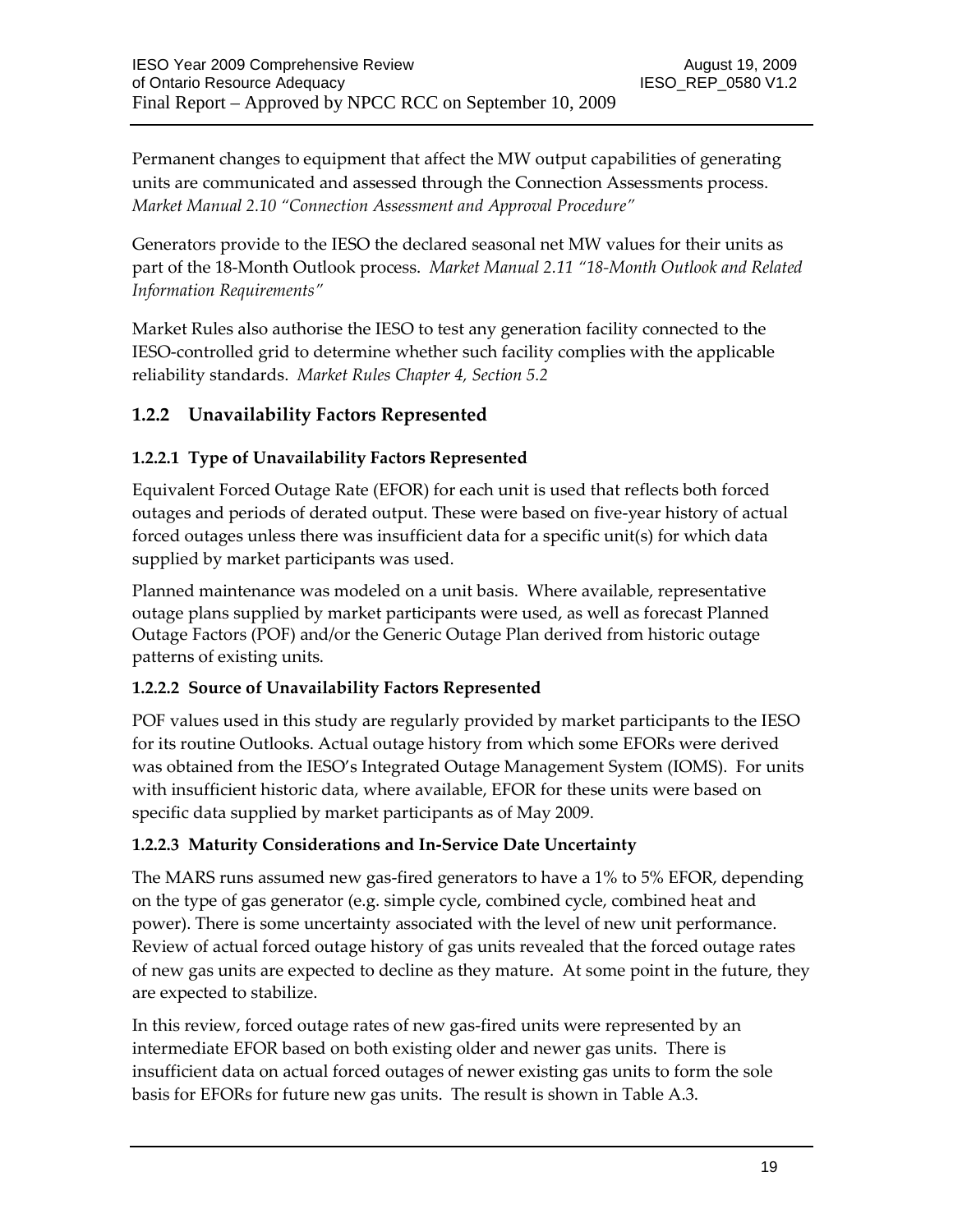There is some uncertainty in the date that new generating resources will come into service, and the extent to which demand side resources will come into service on schedule. For projects that are under contract or planned to be in-service, the estimated effective date provided by the OPA is the best estimate of the date when the additional capacity is expected to be available. If a project is delayed, the estimated effective date will be the best estimate of the commercial in-service date for the project.

#### **1.2.2.4 Tabulation of Typical Unavailability Factors**

The ranges of EFOR indices for fossil and nuclear units, used for this study, are contained in the table below. EFORs for nuclear, coal and gas units were derived from a five-year history of actual forced outages that reflect past experiences. EFORs for biomass and oil units were provided by market participants since the historic information was found to be insufficient.

| <b>Fuel Type</b> | <b>Weighted Average</b><br><b>EFOR</b> | <b>Range of EFOR</b> |
|------------------|----------------------------------------|----------------------|
| <b>Biomass</b>   | $4\%$                                  | $2 - 8\%$            |
| Coal             | 15%                                    | $6 - 20%$            |
| Gas              | 5%                                     | $1 - 5\%$            |
| Nuclear          | 8%                                     | $3 - 30\%$           |
| ∩il              | 15%                                    | $5 - 50\%$           |

**Table A.3 Ontario Projected Equivalent Forced Outage Rates**

## **1.2.3 Purchase and Sale Representation**

At present, there are no firm, expected or provisional purchases or sale contracts identified for the five-year study period. The IESO has agreements in place with neighbouring jurisdictions for emergency imports and reserve sharing, should they be required in the day-to-day operations. For all calendar years, the target resource adequacy criterion was achieved without any additional resources.

## **1.2.4 Retirements**

All coal units are identified to be removed from service by December 31, 2014. It is assumed that coal-fired generation will continue to be available during the study period subject to annual CO2 emission targets set by the government.

## **1.3 REPRESENTATION OF INTERCONNECTED SYSTEMS**

There are five systems with which the Ontario system is interconnected: Manitoba, Minnesota, Michigan, New York and Québec. The five interconnected systems that can provide assistance to the Ontario system are modeled as external to the Ontario pool. Neighbouring systems are treated as external areas with constant hourly loads of 1 MW.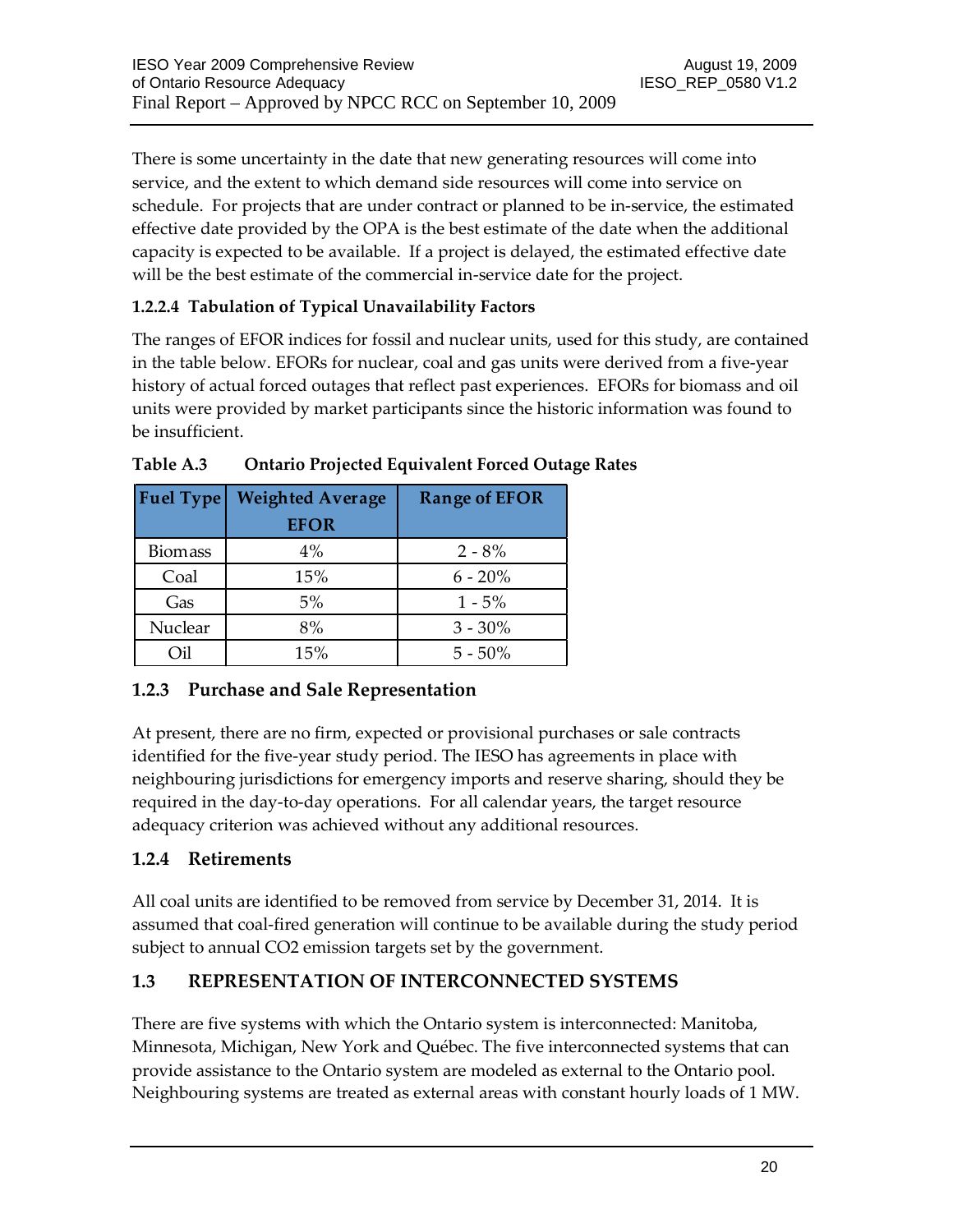In each of these external areas a dummy generator can be modeled, with a variable capacity up to the amounts expected to be offered into the Ontario market. The expected capacity values vary, depending on Ontario needs, but are always subject to the limitations of the transmission interconnections outlined in Table A.4. Limits apply yearround except where seasonal ratings are indicated.

The new interconnection between Ontario and Hydro Québec went into commercial operation in July 2009. This project consists of a 230 kV double circuit line between Ontario and Québec with back-to-back HVdc converters at the Outaouais substation in Québec. This new tie increases the maximum coincident import capability into Ontario by about 1,250 MW, from 4,000 MW to 5,250 MW, once both converters are in service and transmission reinforcements in Québec are complete (expected May 2010).

For this review, the five interconnected systems were not modeled in MARS since additional assistance was not required to meet the resource adequacy criterion.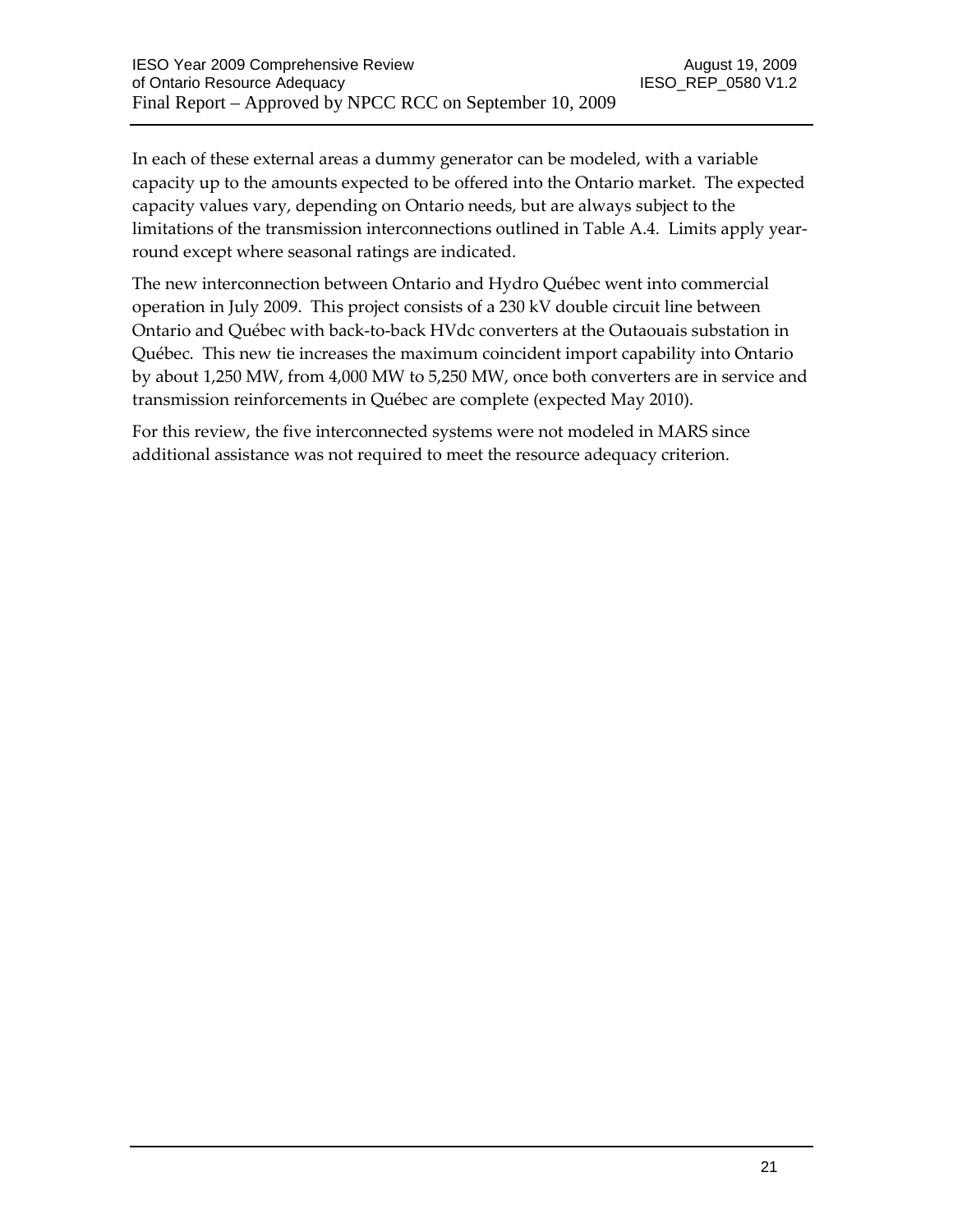| <b>Interconnection</b>                                     | <b>Limit - Flows Out of Ontario</b><br>MW | Limit - Flows Into Ontario<br>MW |
|------------------------------------------------------------|-------------------------------------------|----------------------------------|
| Manitoba — Summer*(3)                                      | 262                                       | $330^{(6)}$                      |
| Manitoba — Winter* <sup>(3)</sup>                          | 274                                       | $342^{(6)}$                      |
| Minnesota <sup>(3)</sup>                                   | 140                                       | 90                               |
| Quebec North (Northeast) — Summer*                         | $95^{(5)}$                                | 65                               |
| Quebec North (Northeast)— Winter*                          | 110 $(4)$                                 | 85                               |
| Quebec South (Ottawa) — Summer*                            | 147                                       | 673                              |
| Quebec South (Ottawa) — Winter*                            | 167                                       | 748                              |
| Quebec South (East) — Summer*                              | 420                                       | 800                              |
| Quebec South (East) — Winter*                              | 470                                       | 800                              |
| New York St. Lawrence — Summer*                            | 330                                       | 300                              |
| New York St. Lawrence — Winter*                            | 400                                       | 360                              |
| New York Niagara (60 Hz and 25 Hz) — Summer*               | $1,520$ <sup>(1)</sup>                    | $1,350$ $^{(1,7)}$               |
| (Emergency Transfer Limit - Summer)                        | 2,100(1)                                  | $1,750$ $(1,7)$                  |
| New York Niagara (60 Hz and 25 Hz) — Winter*               | 1,600(1)                                  | $1,350$ $^{(1,7)}$               |
| (Emergency Transfer Limit - Winter)                        | $2,100$ <sup>(1)</sup>                    | $2,100$ $(1,7)$                  |
| Michigan $-$ Summer $*$ <sup>(2,3)</sup>                   | 2,080                                     | 1,640                            |
| Emergency Transfer Limit - Summer"(23)                     | 2550                                      | 1,950                            |
| Michigan $-W$ inter $*$ <sup>(2,3)</sup>                   | 2,400                                     | 1,800                            |
| <b>Emergency Transfer Limit - Winter</b> <sup>*(2,3)</sup> | 2,650                                     | 2,000                            |

#### **Table A.4 Ontario Interconnection Limits**

\* Summer Limits apply from May 1 to October 31. Winter Limits apply from November 1 to April 30.

(1) Flow limits depend on generation dispatch outside Ontario. Values presented here are based on generation dispatch provided by New York.

(2) Normal limits are based on LT ratings and phase shifters bypassed and Emergencty limits are based on ST ratings and phase shifters regulating. Flow limits vary depending on the generation dispatch within Ontario.

(3) For real time operation of the interconnection, limits are based on ambient conditions.

(4) Limit based on 0-4 km/hr wind speed and 10 Deg.C ambient temperature.

(5) Limit based on 0-4 km/hr wind speed and 30 Deg.C ambient temperature.

(6) Flows into Ontario indudeflows on circuitSK1.

(7) Flow Limits into Ontario are shown here without considering QFW transmission constraints within Ontario.

Considering internal QFW constraints, flow limit would be 1,000 MW in summer and 1,400 MW in wirder.

For the five years prior to market opening in 2002, an analysis of historical power flows on Ontario's interconnections shows that outside of summer peak demand periods, up to 1,800 MW of external generation supplied Ontario demand. From the same analysis, up to 1,400 MW external generation supplied Ontario demand during summer peak months in recent years prior to 2002.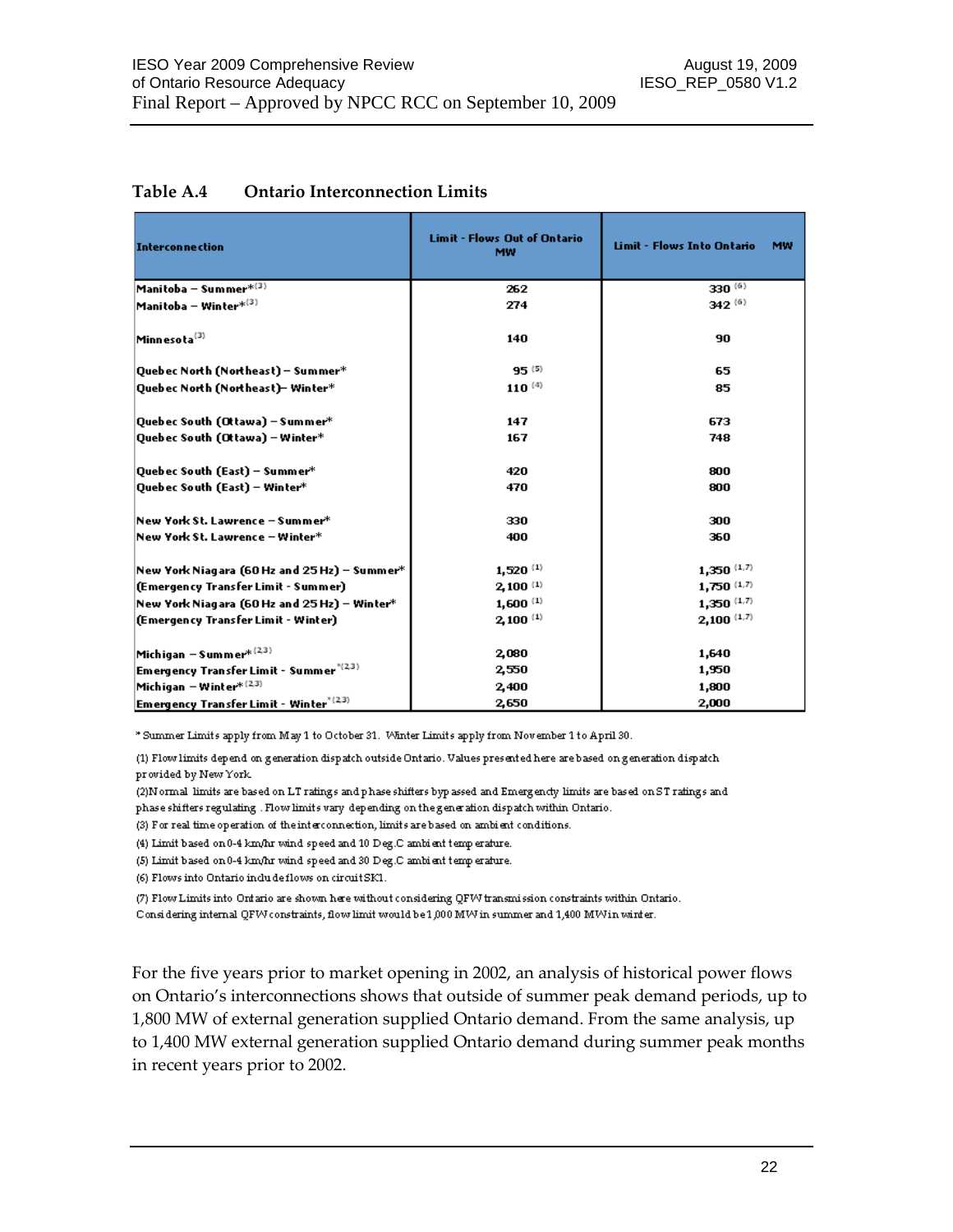During Ontario's summer peak demand periods of July and August, expected requirements for imports are greatest: imports are still expected to be available despite the fact that many neighbouring systems are often experiencing their peak demand. This is mainly due to the non-coincidence of the daily peak hours between Ontario and its neighbours and the availability of spare capacity from systems that are not summer peaking.

The actual hourly import levels experienced from market opening in May 2002 up to May 2009 indicate an average import level of 1,030 MW for all hours. During the 9,855 hours when Ontario demand exceeded 20,000 MW, the average import level was 1,376 MW. During the 1,008 hours when Ontario demand exceeded 23,000 MW, the average import level was 2,010 MW, and occasionally reached the Ontario coincident import capability (approximately 4,000 MW).

The addendum to the 2007 NPCC CP-8 study entitled "Review of Interconnection Assistance Reliability Benefits" published in December 2007 provided an assessment that about 5,250 MW of interconnection assistance is reasonably available to the Ontario system by 2009.

Future levels of imports into Ontario will vary depending on several factors, including the availability and willingness of resources in external jurisdictions to supply the Ontario market, and the availability of required transmission capacity.

#### **1.4 MODELING OF VARIABLE AND LIMITED ENERGY RESOURCES**

Hydroelectric generators were modeled as energy-limited resources. Minimum and maximum ratings and monthly energy production capabilities were input on a monthly basis for the hydroelectric generators. The MARS program was directed to dispatch the energy-limited resources on an as-needed basis, subject to the minimum and maximum capacity, and energy production capability limitations.

Wind generation was modeled probabilistically as a Type 1 Energy-Limited Resource with a cumulative probability density function (CPDF). The CPDF was derived by taking the median wind capacity factor from historical wind output at selected peak hours. Both modeled (10 years of history) and actual (3 years of history) wind output data was used. A conservative approach of taking the lower of the two (modeled or actual) capacity values was applied. Seasonal CPDF for summer and winter months, and monthly CPDF for shoulder months were modeled in MARS to represent various wind contribution to the system. Eleven percent of the installed wind capacity was assumed to be available at the time of summer peak, and thirty percent was assumed to be available at the time of winter peak.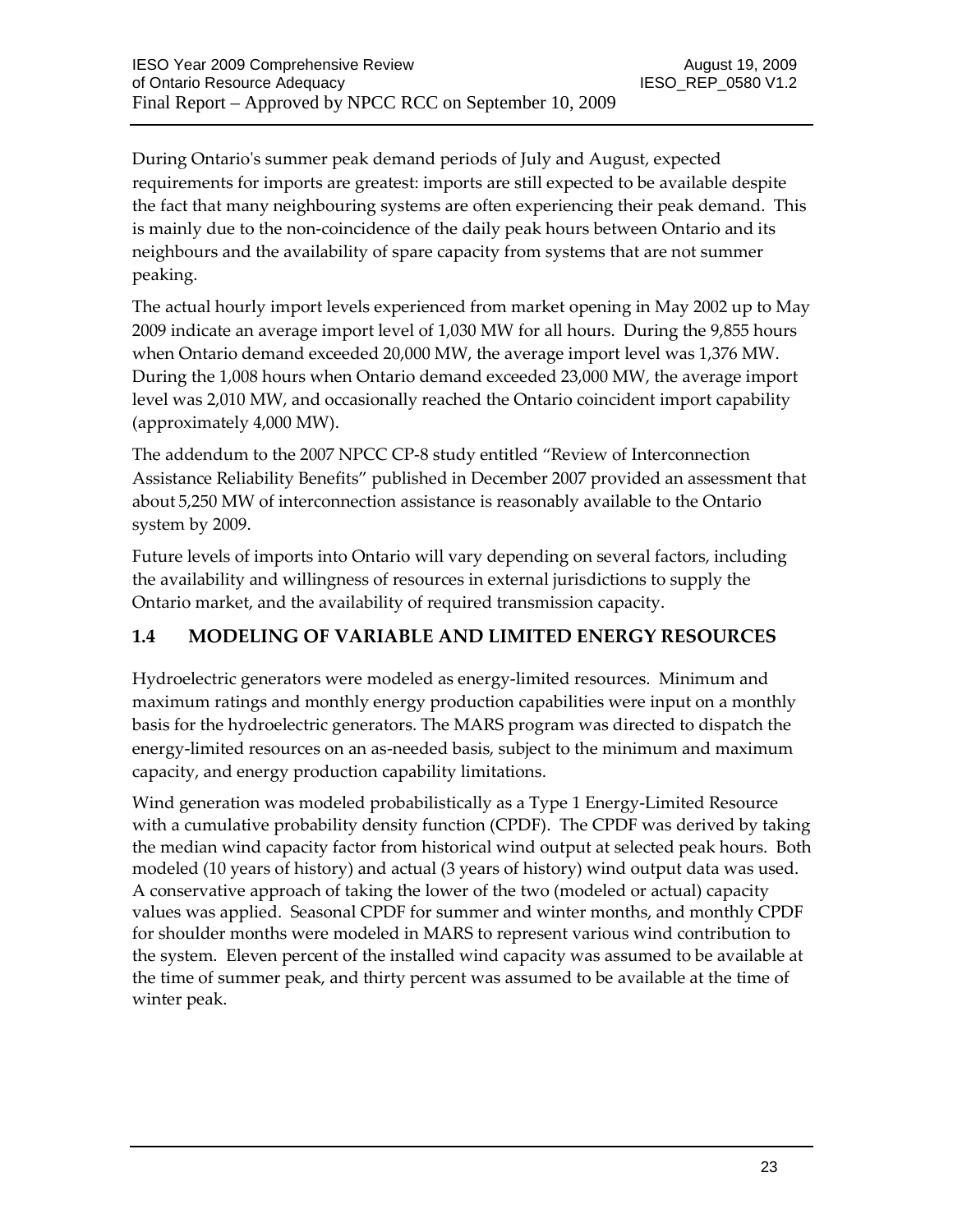## **1.5 MODELING OF DEMAND SIDE RESOURCES AND DEMAND RESPONSE PROGRAMS**

For the resource assessments, MARS runs were modeled with dependable demand response capacity. The OPA is actively working towards reducing electricity consumption and demand through their demand response (DR) programs. In the long term, depending on the program, DR reduces demand or shifts load from on-peak to offpeak periods, which reduces the need for additional capacity.

OPA's DR1 program is a voluntary program that allows participants to receive compensation for curtailing the electricity demand of their Project. Unlike the DR1 program, the DR2 program is a non-voluntary, contractual load shifting program. Each participant must comply with their DR2 contract schedule to load shift a pre-determined amount. The DR3 program is also non-voluntary, and participants will be required to curtail their respective Projects in response to notices issued by the OPA. It is not certain how often consumers would tolerate calls for demand response, and Ontario should plan to acquire other resources rather than rely on demand response for sustained periods.

MARS runs were completed with conservation quantities up to 3,288 MW and demandside management quantities up to 1,703 MW by 2014. The table of conservation and demand-side management assumptions are shown in Table A.1.

## **1.6 MODELING OF ALL RESOURCES**

All generators registered in the IESO-administered market were modeled in the study according to their type, as described in Section 1.2 and 1.4.

## **1.7 OTHER ASSUMPTIONS**

## **1.7.1 Internal Transmission Limitations**

The Ontario IESO-controlled grid consists of a robust southern grid and a sparse northern grid. It has been modeled as a pool composed of ten zones. Figure A.1 provides a pictorial representation of Ontario's ten zones. All transmission interfaces between the ten zones within the Ontario pool were modeled as they are defined in IESO System Control Orders (SCO). No random transmission outages were modeled on the interfaces. The transfer limits were specified for each direction of the interface (positive and negative) and were changed seasonally, if necessary. The amount of assistance that deficient zones were permitted to receive from zones with excess resources was limited by the transfer limits on the interfaces, as shown in Table A.6. Limits apply year-round except where seasonal ratings are indicated. The transfer limits in the table are based on normal continuous ratings, not emergency ratings.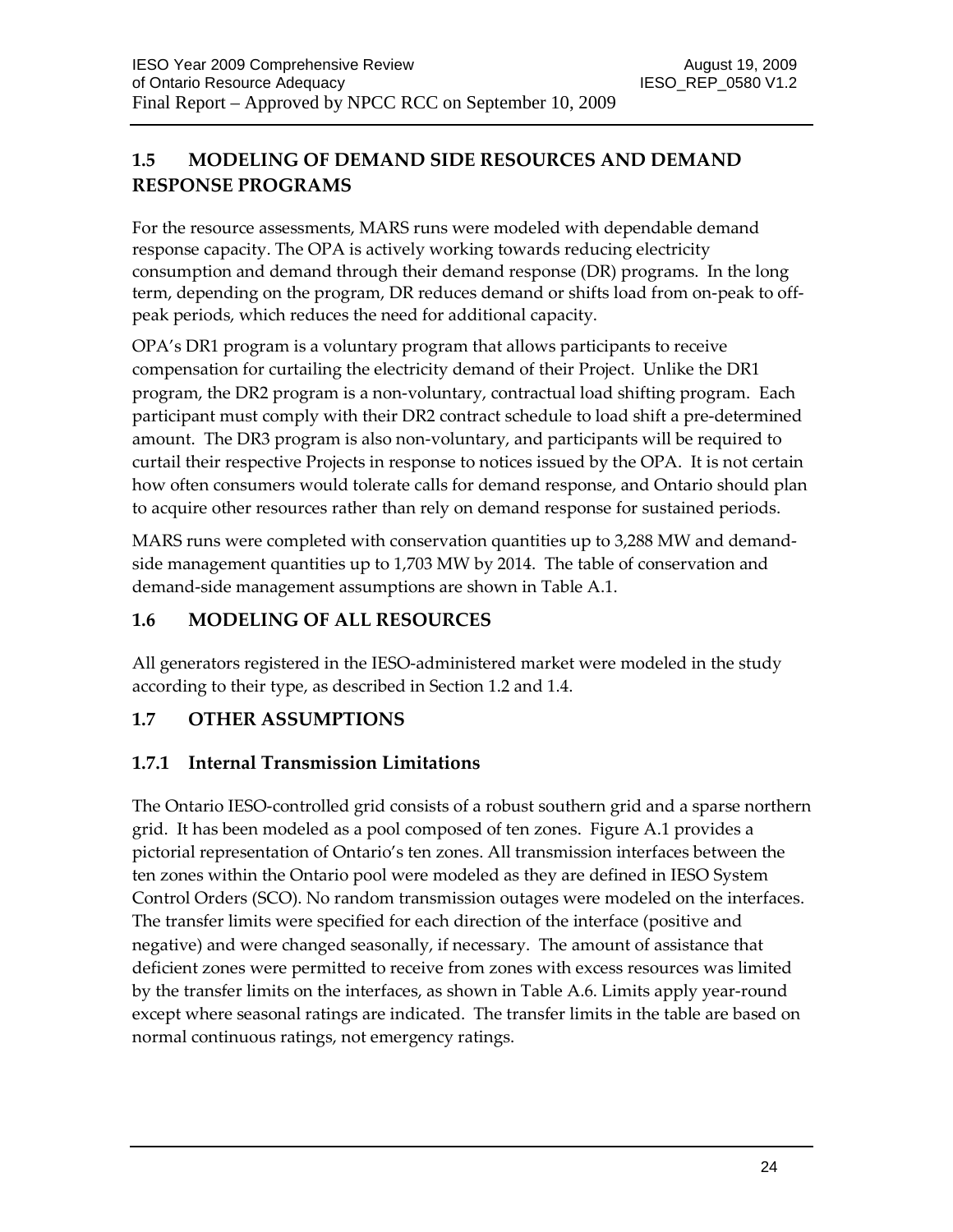Scheduled return-to-service of Bruce units 1 and 2 in 2010 combined with the contracted new wind power resources in southwestern Ontario will increase generation capacity in the Bruce and Southwest zones.

The enhancement to the transmission system by building a new double-circuit 500 kV line from Bruce to Milton will accommodate the future increases to generation capacity in the Bruce area and reliably deliver the full benefits of the Bruce refurbishment project and the development of new renewable resources in southwestern Ontario. The proposed 500kV line received approval from the OEB for construction on September 15, 2008 and is expected to be completed by 2012.

In advance of the proposed 500kV line being available, up-rating of the 230 kV circuits, installation of additional high voltage shunt capacitors and voltage control facilities, and use of special protection systems (SPS) to automatically disconnect generation will reduce the potential for constrained generation. Based on studies of proposed upgrades and additions to the transmission system, new Flow Away from Bruce Complex (FABC) limits for seven and eight Bruce units in-service were applied to the study period of 2010 to 2014. The FABC limits for the study period are shown in Table A.5.

| Year             | <b>FABC Limit (MW)</b> |
|------------------|------------------------|
| January 2010     | 4,160                  |
| <b>July 2010</b> | 4,590                  |
| October 2010     | 4,615                  |
| 2011             | 4,615                  |
| 2012             | 8,100                  |
| 2013             | 8,100                  |
| 2014             | 8,100                  |

| Table A.5 | FABC Limits for 2010 to 2014 |
|-----------|------------------------------|
|           |                              |

The new interconnection between Ontario and Hydro Québec will also result in improvements to the local network in the Ottawa area, thereby increasing the Flow Into Ottawa (FIO) limit to about 2,900 MW from 1,900 MW.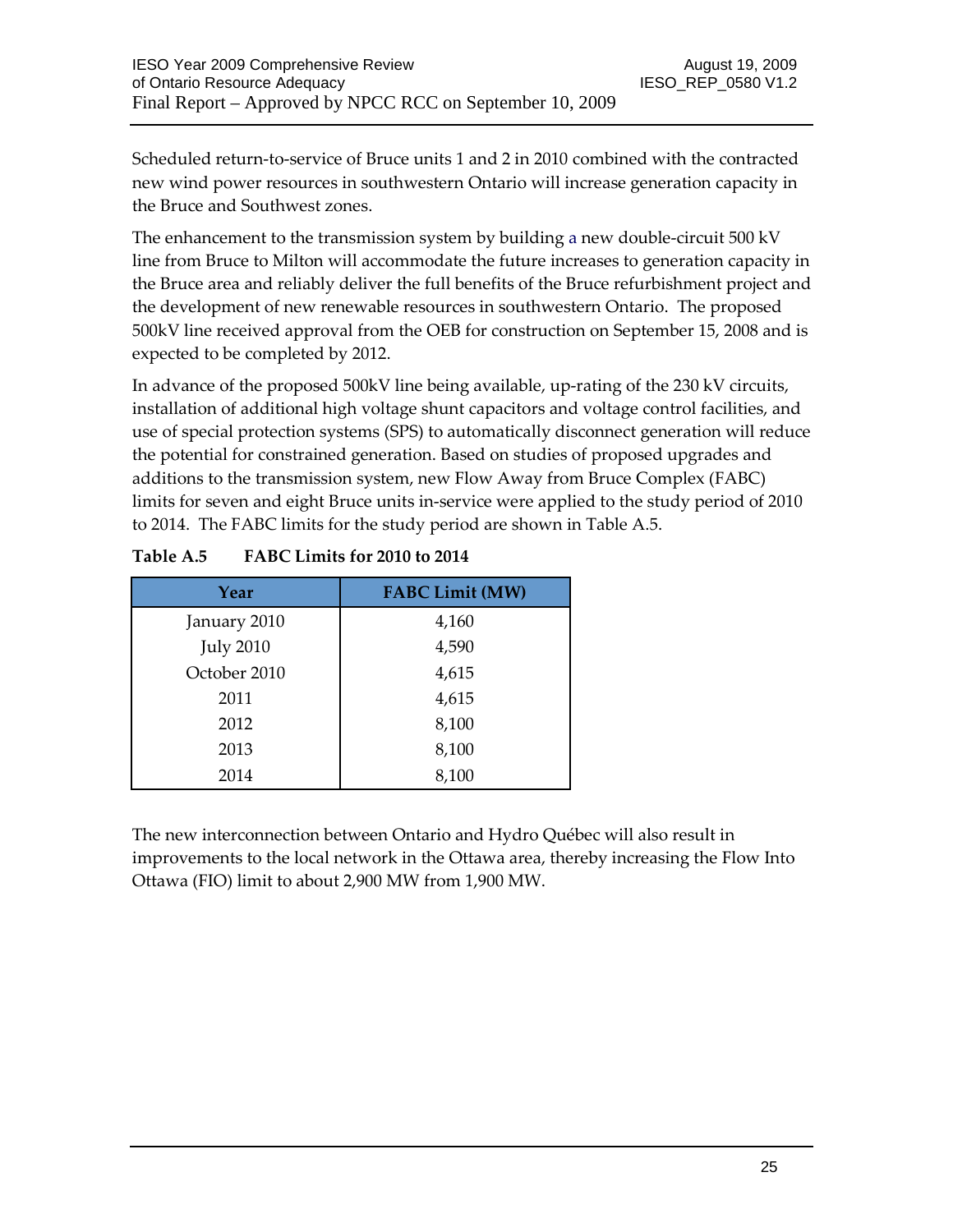

#### **Figure A.1 Ontario's Zones, Interfaces, and Interconnections**